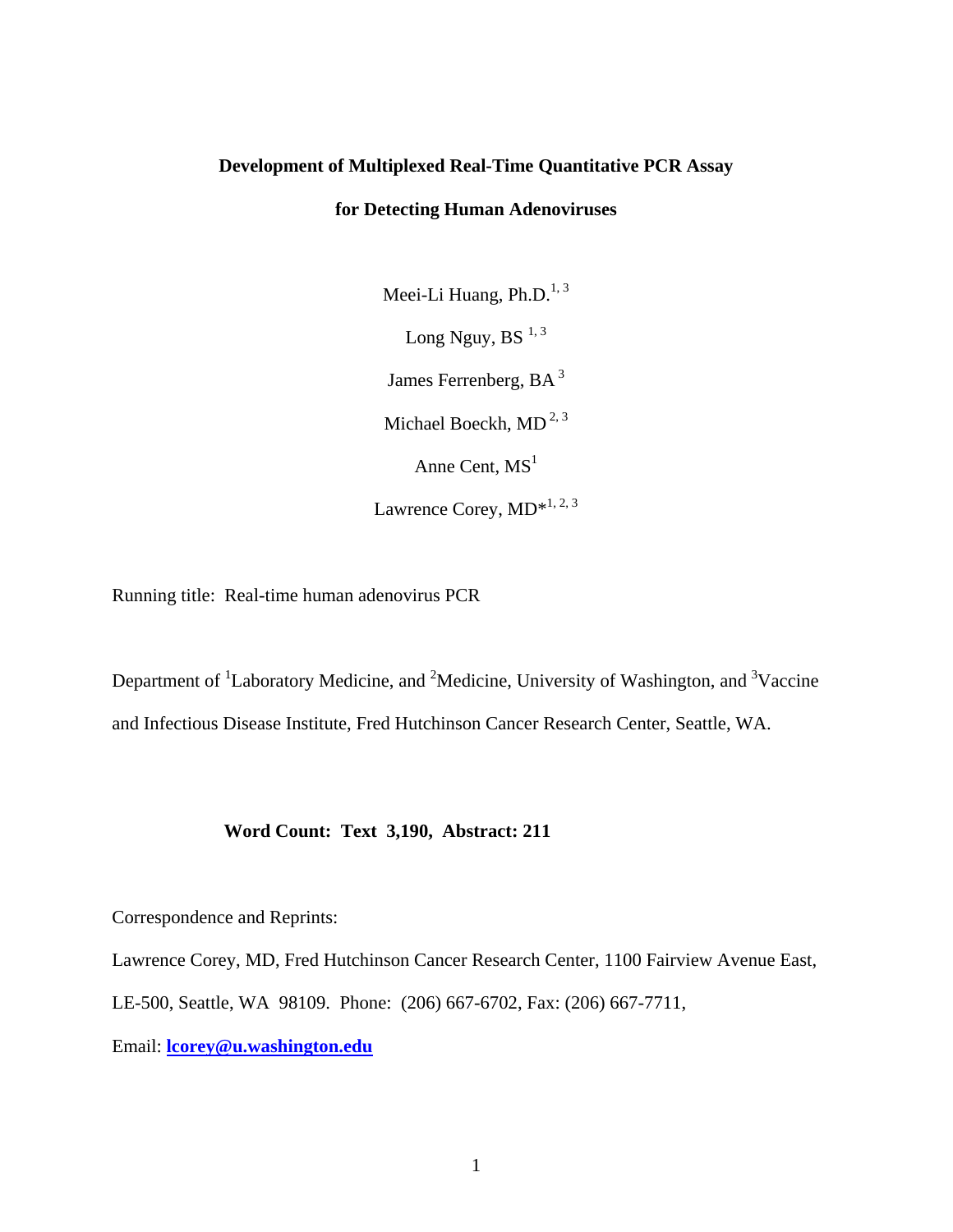## **Footnote page:**

The authors do not have any commercial or other association that might pose a conflict of interest.

The work was supported by grants AI-30731, CA-18029, HL-081595 and AI-46747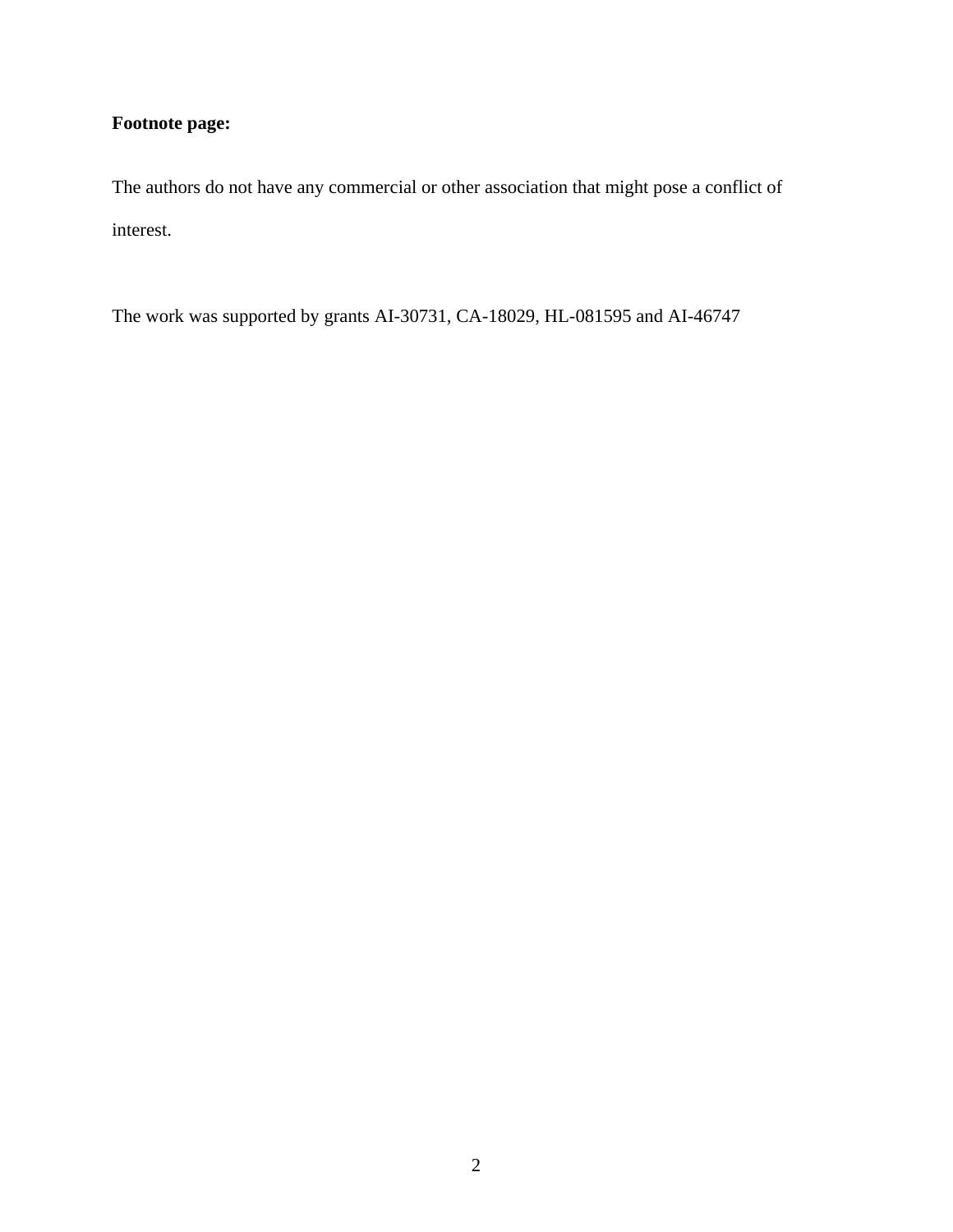#### Abstract

Adenoviruses (AdV) have been associated with a wide variety of human disease and are increasingly recognized as viral pathogens that can cause significant morbidity and mortality in immunocompromised patients. Early detection of AdV DNA in plasma and sterile fluids has been shown to be useful for identifying patients at risk for invasive AdV disease. Due to the large number of existing Adv types, few real-time quantitative AdV PCR assays published effectively cover all AdV types. We designed a series of AdV PCR primers and probes and empirically multiplexed them into two separate real-time PCR assays to quantitatively detect all 49 species of human AdV (Types 1-49) available from ATCC. We then subsequently multiplexed all the primers and probes into one reaction. The sensitivity of these assays was determined to be less than 10 copies per reaction (500 copies/ml plasma). In a retrospective evaluation we detected all 84 clinical AdV isolates isolated in cell culture from patients undergoing HSCT between 1981 and 1987. Prospective analysis of 50 consecutive clinical samples submitted for adenovirus testing showed greater sensitivity and equal specificity of the AdV PCR than viral culture. This real time PCR assay allows rapid, sensitive and specific quantification of all currently defined adenoviruses into either two or one multiplex assay for clinical samples.

Key Words: Adenovirus, multiplex, real-time, PCR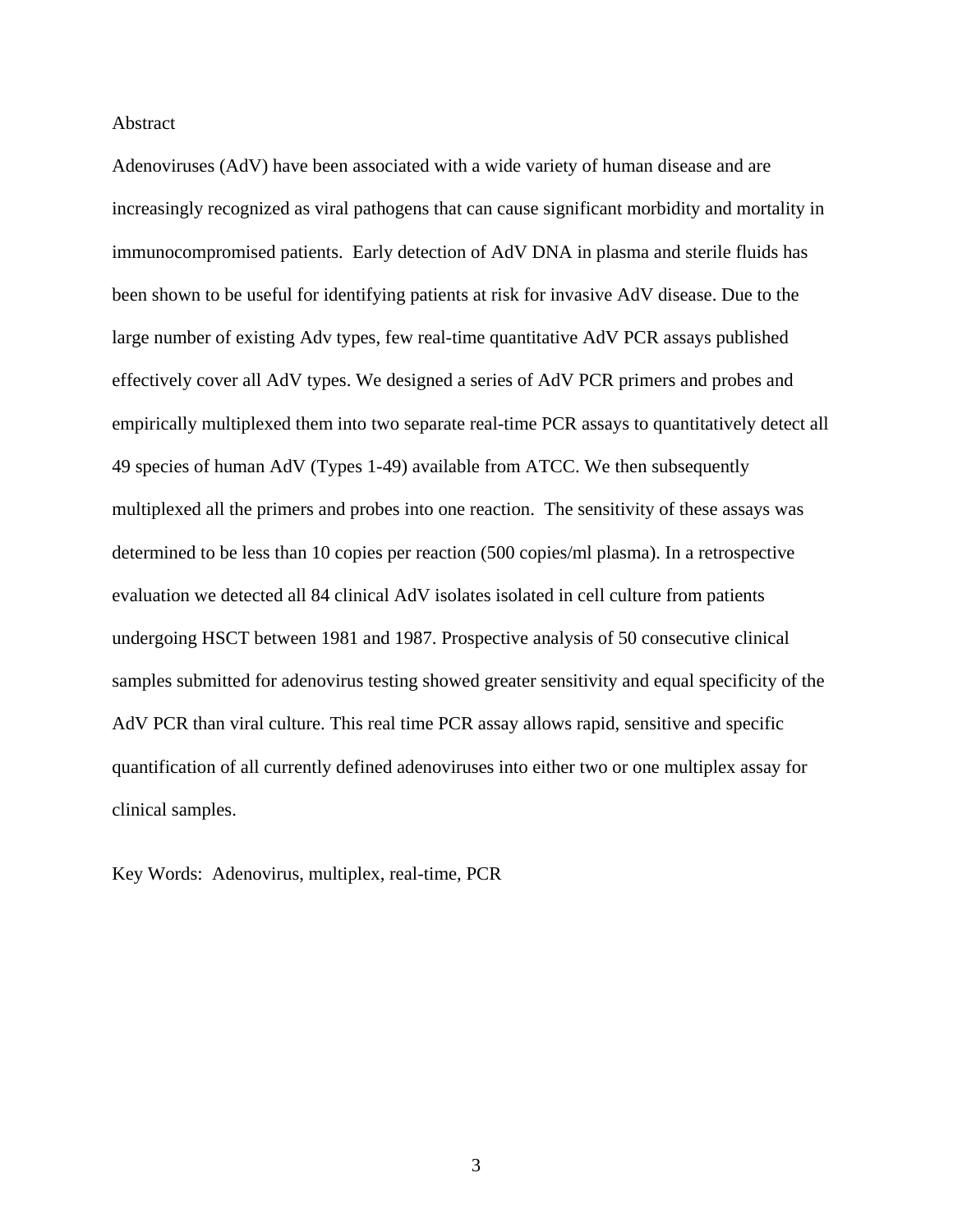#### **Introduction**

Adenoviruses (AdV) are nonenveloped, double stranded DNA viruses. Fifty-one human AdV have been identified on the basis of their resistance to neutralization antibodies. The different serotypes are classified into 6 species, A-F, based on their ability to agglutinate red blood cells and their DNA homology. The DNA sequence homology within adenovirus species ranges from 50% to almost 100%. The sequence homology between subgroups can be as low as 4% (Horwitz MS 2001; Schilham MW et al 2002; Shenk TE 2001)

The diseases caused by AdVs include respiratory illness, gastroenteritis , hemorrhagic cystitis and meningoencephalitis. In the immunosuppressed patients, disseminated AdV infections are well described and frequently result in death (Erard V et al 2007; Hierholzer JC 1992). Recent surveys suggest that AdV infections are increasing; especially among patients undergoing T depleted and unrelated cord transplantation. Most recognized AdV infections are due to viruses with A, B and C subgroups (Horwitz MS 2001). However, the other serotypes viruses have also been shown to cause diseases and the association of specific serotypes and patient groups or clinical diseases is not clear-cut (Horwitz MS 2001; Hierholzer JC 1992).

The current standard laboratory methods for diagnosis of AdV infection have limitations. Viral culture is the most common approach, cytopathic effect and identification takes several days and several adenoviruses are fastidious and do not replicate in commonly used cell cultures (Horwitz MS 2001). Antigen detection techniques such as direct immunofluorescence, detection of viral antigen by agglutination of antibody-coated latex beads and dot blot hybridization tend to have low levels of sensitivity and are not amenable to high throughput.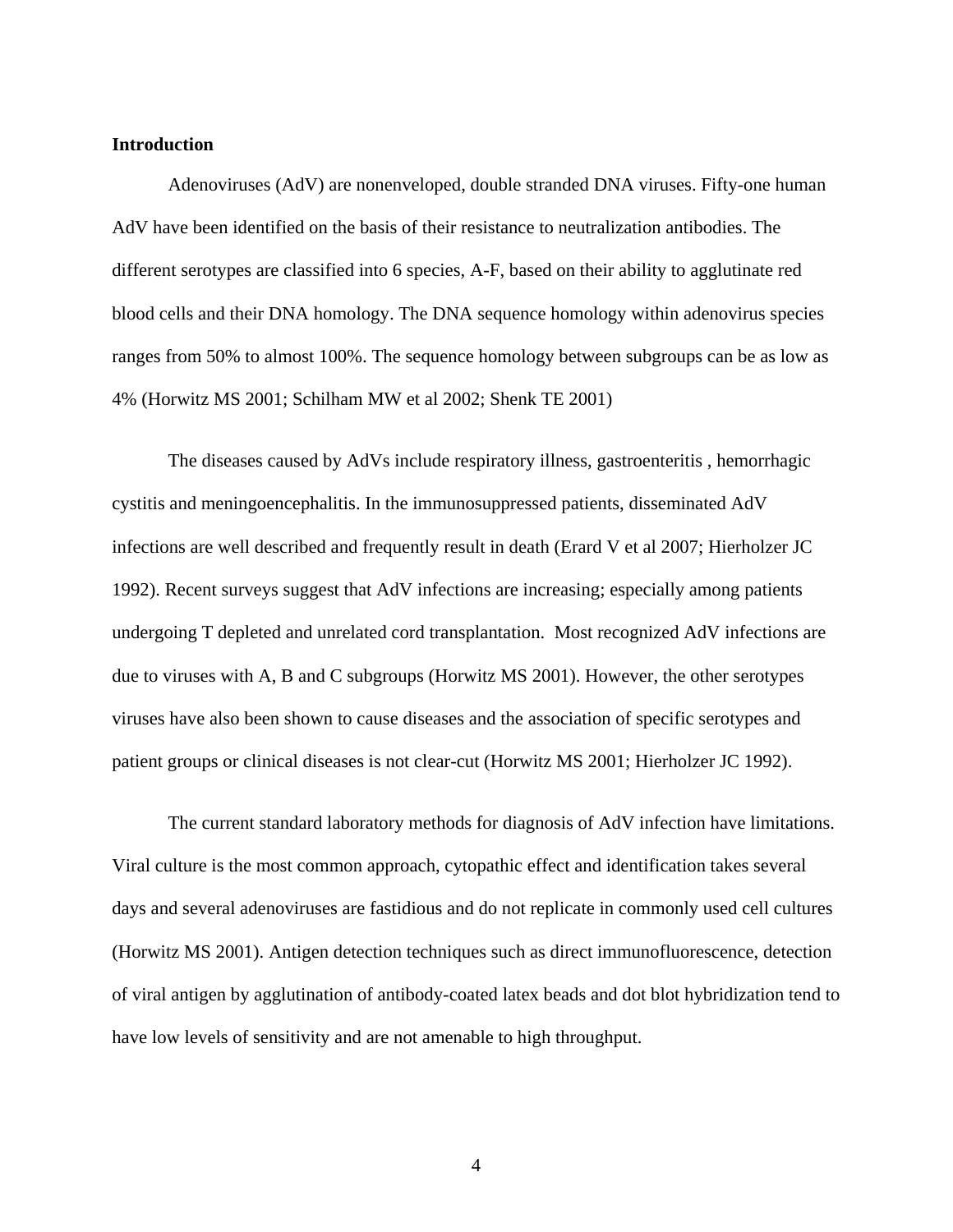Several PCR-based methods have been developed to measurement of the AdV load in respiratory specimens, tissues and body fluids (Schilham MW et al 2002; Echavarria M et al 1998; Cooper RJ et al 1999; Vabret A et al 2004; Leruez-Ville M et al 2004; Lion T et al 2003). Real-time AdV PCR to detect and quantify AdV in peripheral blood has been shown to be useful in the characterization of the clinical risk status of immunosuppressed patients, the determination of appropriate treatment regimens, and the assessment of the therapeutic responsiveness (Schilham MW et al 2002; Vabret A et al 2004; Leruez-Ville M et al 2004; Lion T et al 2003). Number of real-time quantification Adenovirus PCR methods have been published, using degenerate/consensus primers and probes (Lion T et al 2003; Heim A et al 2003; Miura-Ochiai R et al 2007) or multiplexing multiple primers and probes into one or two different reactions (Chmielewicz B et al 2005; Gu Z et al 2003; Ebner K et al 2006; Ebner K et al 2005). The degenerate or consensus primers may amplify different viruses with different efficiency, and multiplexing PCR tends to be less efficient and prone to inhibition. In this study we designed group specific primers and probes first, optimized and multiplexed these primer/probe sets into 2 reactions to detect and quantify all pathogenic human adenoviruses. Lastly, we also evaluated the possibility to multiplex all 5 sets of primers and probes into one reaction (penta-plex) using commercially available PCR master mixture designed for multiplexing PCR.

#### **Materials and Methods**

#### **Viral strains and clinical samples**

Forty-nine prototype strains of Adenoviruses (Table 1) purchased from the American Type Culture Collection (ATCC, Manassas, VS.) and 84 consecutive clinical isolates of adenovirus recovered from FHCRC Virology Lab (mid 1980s) were tested in the initial evaluation of the assays. Fifty consecutive clinical samples submitted to Virology Laboratory of University of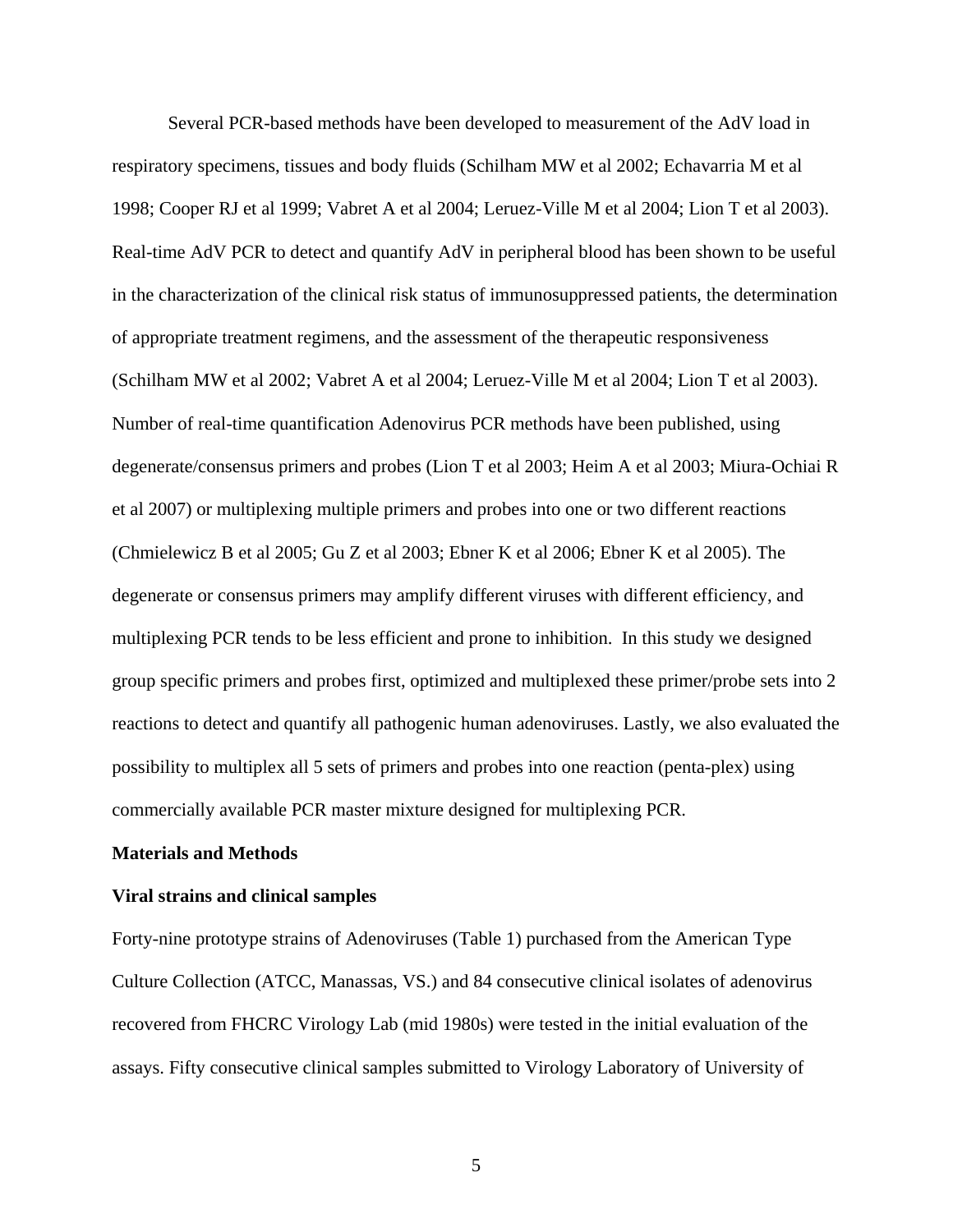Washington in 2003 for adenoviruses testing were then tested to compare the sensitivity of PCR assays with culture and dFA. We also tested the primers and probes for cross reactivity from prototype clinical strains of HSV-1, HSV-2, VZV, CMV, EBV, HHV-6, HHV-7, HHV-8, RSV-A, RSV-B, BK, JC, CoxB5, all known enteroviruses (as previously described), the human cell lines (HSB-2, HL, and 293) (Schilham MW et al 2002; Bruno B et al 2004; Zerr DM et al 2000; Limaye AP et al 2001; Pauk J et al 2000; Limaye AP 1999; Marra CM et al 2002; Lai KK et al 2003). Two hundred forty DNA from T cell-replete hematopoietic cell transplantation (HCT) plasma samples (Erard V et al 2007) were re-analyze to test the sensitivity of penta-plexing PCR.

#### **Titration of Adenoviruses**

The 10 group D adenovirus stocks from ATCC (serotypes 9, 38, 42, 43, 44, 45, 46, 48 and 49) were cultured on the HL cell line. The culture stocks were harvested and the titers of the cultured stocks were then measured by culturing 200 ul of each 10-fold dilution point. The titer was determined by the last dilution demonstrating CPE. To determine the viral DNA titer in each stock, adenovirus DNA was extracted from 5 ul of each cultured stock, 1/10 of the eluted DNA (0.5 ul equivalent viral stock) were used for each PCR.

#### **DNA extraction**

We utilized the DNA extraction methods in our previously published studies of PCR detection of human herpesviruses, BK and JC viruses (Marra CM et al 2002; Wald A et al 2003; Erard V et al 2004). In Brief, DNA was extracted from 5 ul of the stock viral isolates and from 200 ul of clinical samples using either QIAamp 96 DNA blood kits manually or using QIAamp Robot kits with BioRobot 3000. The DNA was then eluted into 100ul AE buffer (Qiagen Inc.). Ten ul of the DNA was then used for each 50 ul PCR reaction.

Primer and probe Design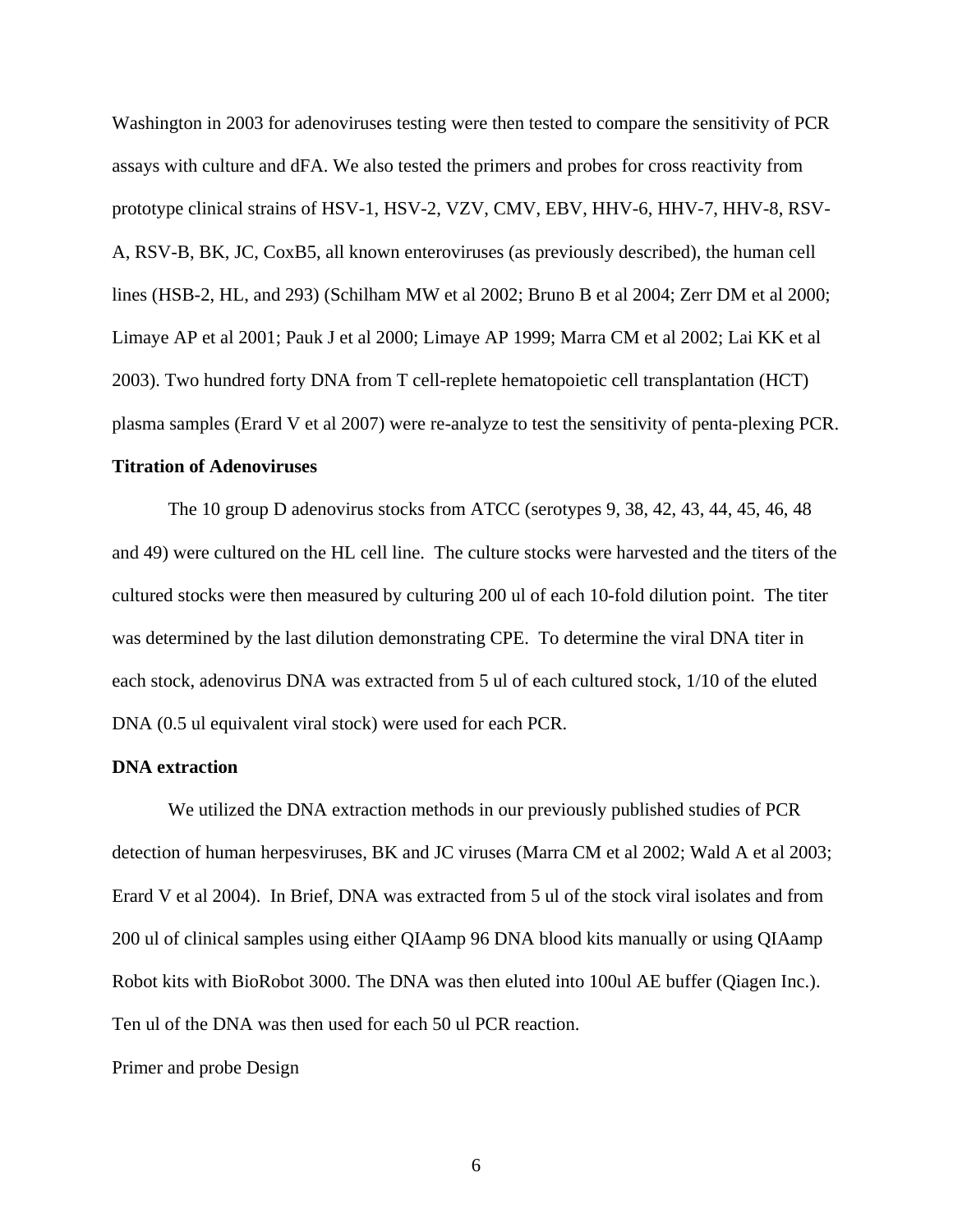Sequences from hexon and penton genes of each subgroup were aligned among subgroup members using Sequencher program (Gene Codes Co., MI). Primer Express program from ABI was used to design primers and probes. The accession numbers of sequences used to design the primers and probe are described as following and arranged according to the subgroup, and serotypes: subgroup A: Adv12 (X73487, complete genome), Adv18 (DQ149610, hexon), Adv 31 (DQ149611, hexon); subgroup B: Adv 3 (X76549, hexon; Z29487, penton), Adv7 (X76551, hexon; AD001675, penton), Adv 11 (AY598970, complete genome), Adv 14 (AY803294, complete genome); subgroup C: Adv 5 (AY339865, complete genome), Adv 6 (DQ149613, hexon); subgroup D: Adv 8 (Y17246, hexon; AJ249343, penton), Adv 19 (Y17240, hexon; AF217409, penton), Adv 37 (Y17252, hexon; AF217408, penton); subgroup E: Adv 4 (AY487947, complete genome); subgroup F: Adv 40 (L19443, complete genome), Adv 41 (D13781, hexon; AF105145, penton). Multiple consensus primer and probe sets from each gene of each subgroup were designed and tested against the adenovirus obtained from ATCC. We empirically designed primers and probes and tested these against serial dilution of the prototype viruses. The best performing primer/probe sets (i.e., most sensitive) from each subgroup were then used to test different combination and conditions of multiplexing PCRs. Our initial strategy was to develop a separate PCR assay for each major adenovirus serotype (A-F). However, as described below, our initial studies indicated that primer sets to Adenovirus of subgroups B and E detected all prototype subgroup D viruses as efficiently as Adenovirus group D type-specific primers. From these preliminary experiments, which tested 10 sets of primers and probes, we selected 5 primer/probe sets for further evaluation (Table 1).

#### **PCR Conditions for the 2 Mixture Multiplexing Assay**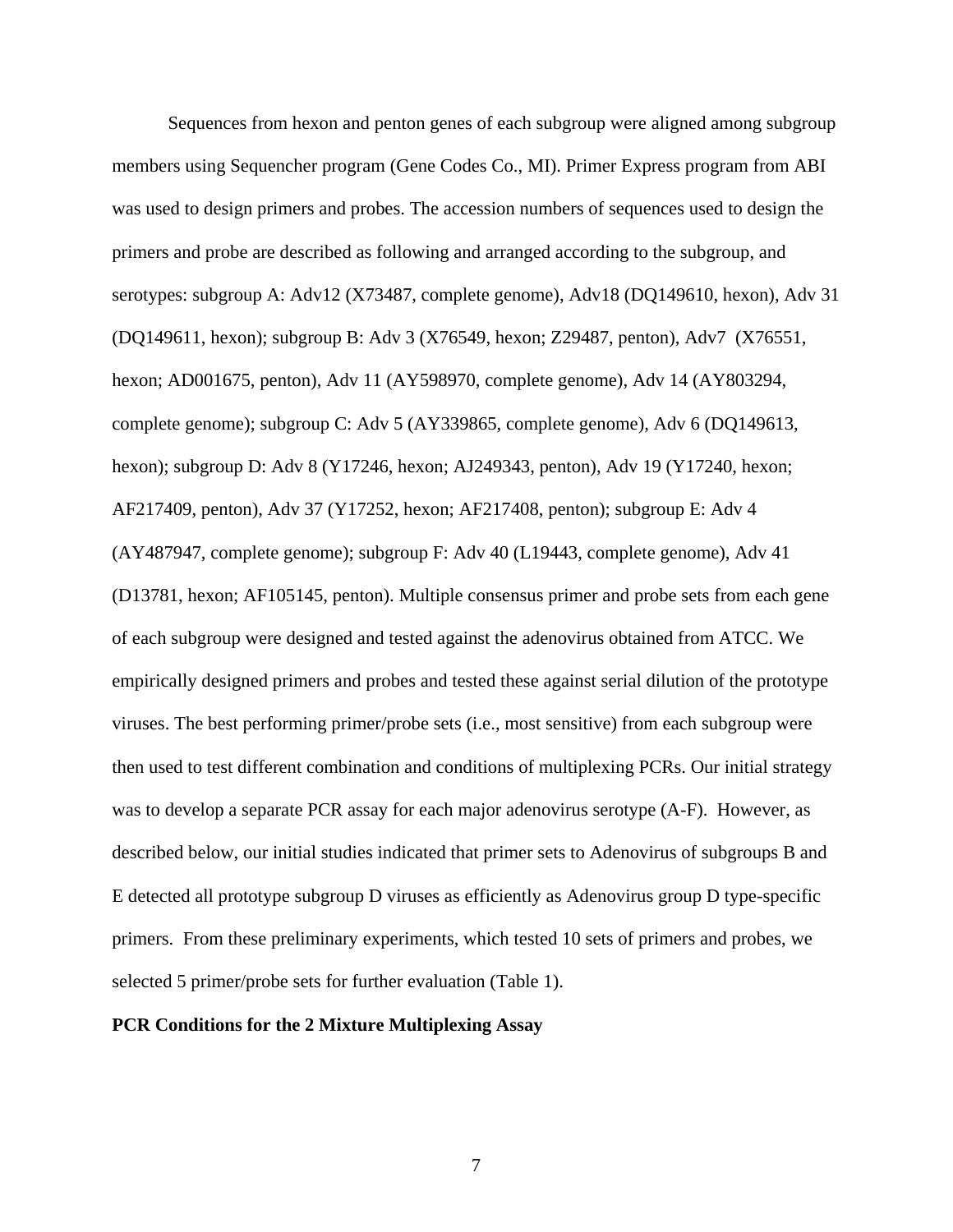The PCR conditions were 50°C (2 min), 95°C (2 min), followed by 45 cycles of 95°C (20 sec) and 60°C (1 min). Amplifications were carried out using ABI HT7900 Sequence Detector (Applied Biosystems, Foster City, CA). Each 50 ul PCR mixture contained 5ul 10X buffer II (Applied Biosystems, Foster City, CA),  $10 \text{ mM } MgCl<sub>2</sub>$ ,  $0.275 \text{ ug } of TaqStart$  antibody (Clontech, Palo Alto, CA), 2.5 U of AmpliTaq (Applied Biosystems, Foster City, CA), and 0.05 units of UNG, 8% of glycerol and 0.5 ul ROX (Invitrogen, Carlsbad, CA), 200 uM dNTPs, 400 uM dUTP and EXO internal control (Pauk J et al 2000). All the AdV probes are labeled with FAM at 5'end and TAMRA at 3'end. The concentration of each primer for Adeno-AF is 416 nM, and for Adeno-BEC assay is 267nM. The probe concentration for Adeno-AF PCR reaction is 100 nM. The probe concentrations for the 3 different probes in Adeno-BEC reaction are 66 nM for HexonB-P and PentonC-P and 33 uM for HexonE-P**.** 

To detect inhibition of the PCR assay all reactions were spiked with internal control EXO; a 130 base pair region of jellyfish DNA. All negative PCR results required the detection of EXO DNA to be considered valid.

#### **PCR Conditions for the Penta-plexing Assay**

To evaluate if we could use a single "Penta-plexing assay", we re-analyzed the DNA extracted from all 49 cultured strains and leftover DNA from a previous study (Erard V et al 2007) with QuantiTect Multiplex PCR Master Mix (Qiagen, Inc.) without changing the concentration of primers and probes. The thermo-cycling conditions used for this 45 cycle PCR reaction were as recommended by the manufacturer; they are  $52^{\circ}$ C for 2 minutes 95<sup>o</sup>C for 15 minutes and followed by 45 cycles of  $94^{\circ}$ C for 1 minute and 60 $^{\circ}$ C for 1 minute. The PCR efficiency of this Penta-plexing reaction on the culture strains from ATCC and standard curves were compared to the 2 mixture multiplexing PCR using laboratory made master mix.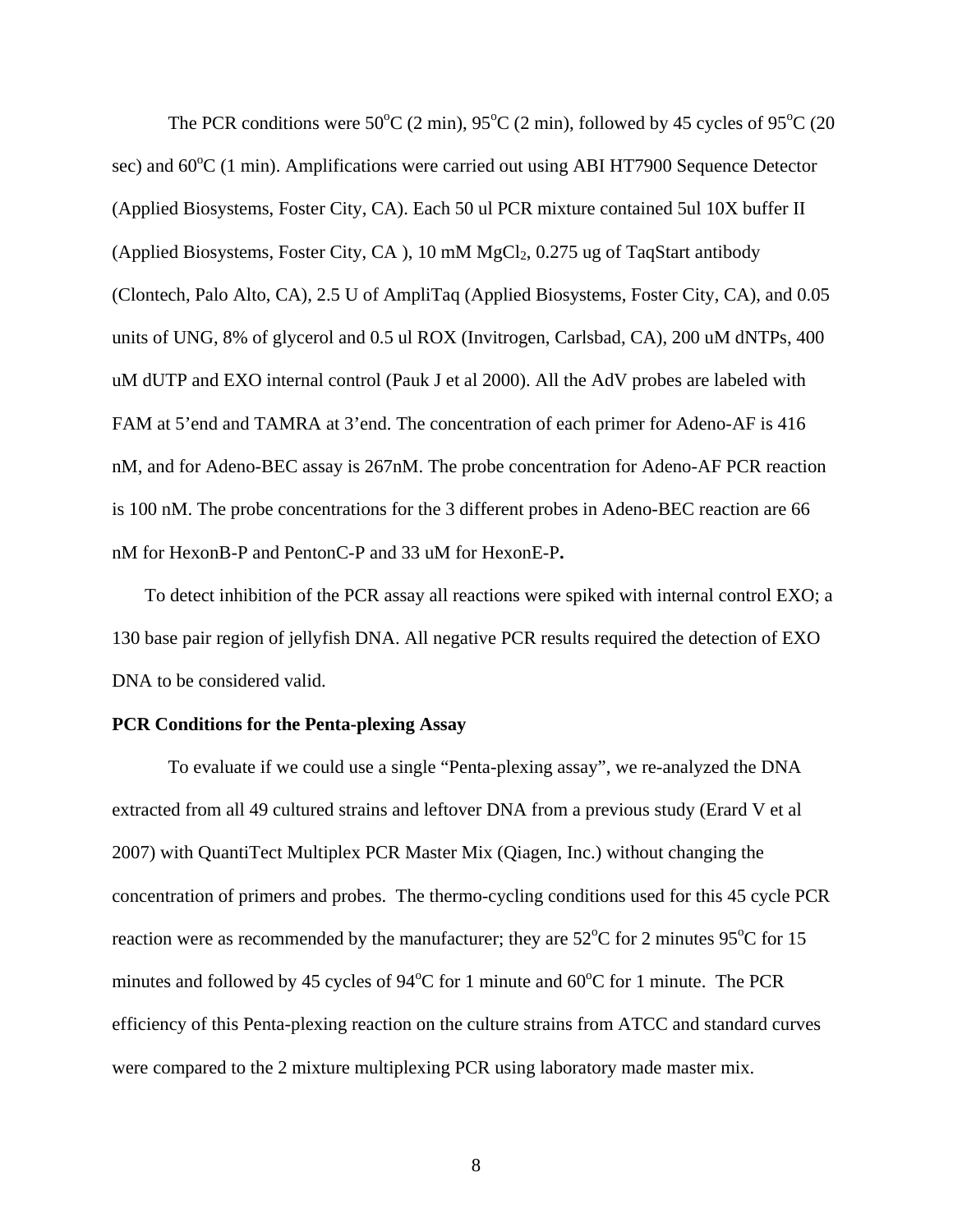#### **TA cloning and plasmid standards**

PCR products from strains 1C, 4E, 7B, 11B, 12A and 40F were cloned into plasmid using TOPO TA cloning Kit (Invitrogen, Carlsbad, CA). Plasmid DNA was purified by either Qiagen plasmid Midi Kit or Qiagen plamid Maxi Kit and quantified by  $OD<sub>260</sub>$  reading. The copy number of each plasmid with amplicon was then calculated, linearized by restriction enzymes, and serial dilutions were made to test the PCR efficiency.

#### **Results**

#### **Specificity of AdV primer/probe sets**

All 5 primer/probe sets were tested individually against DNA extracted from 39 adenovirus species purchased from ATCC individually (Table 2). The adenovirus group A Hexon primer/probe set amplified only AdV subtype A strains (12, 18 and 31). The AdV group B Hexon primer/probe set amplified all 8 group B AdVs and all 21 group D adenoviruses tested. This set also amplified 4E with less efficiency. AdV C Penton primer/probe set amplified all 4 group C strains only. AdV E Hexon primer/probe set amplifies AdV 4 (group E) and most group D strains (AdV species 8,10,13,15,17,19, 22, 23, 24, 25, 26, 28, 32, 33,17, 39) effectively and amplifies AdV 30 (serotype D) less effectively. This set did not amplify any of sub-groups A, B, C or F. AdV F Hexon primer/probe set specifically amplified both 40F and 41F, and weakly amplified adenovirus type 12 (group A).

#### **Multiplexing of the Adenovirus Assays**

The initial multiplexing of all 5 sets of primers and probes into one reaction using laboratory made master mix resulted in both inhibition/interference in combination testing and failure of amplification of our EXO DNA internal control (data not shown). We then initiated a series of studies using several PCR conditions and different primer/probe set combinations. In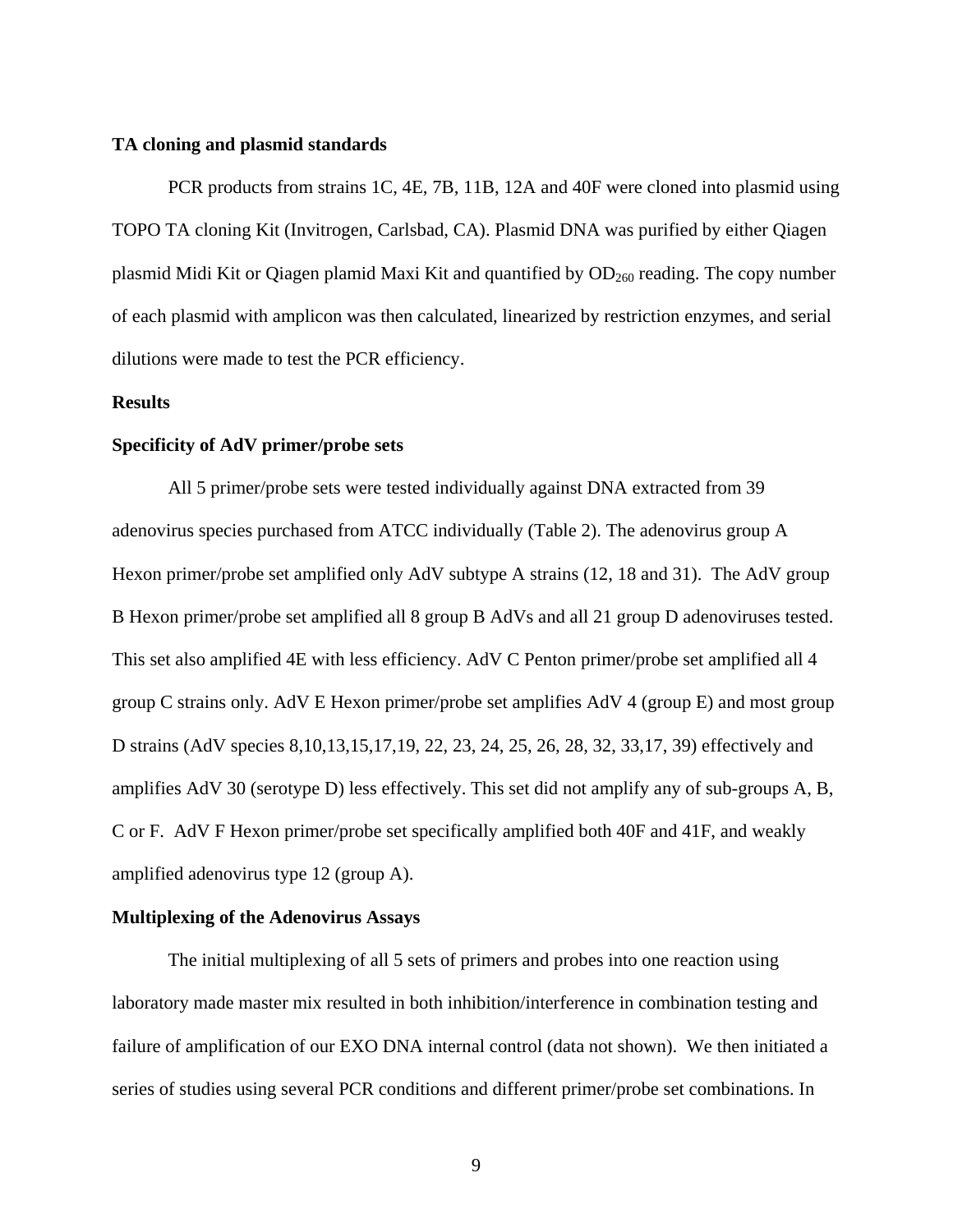general, optimal sensitivity was achieved with mixtures of 2 or 3 of the primer/probe sets (data not shown). The 2 combinations that produced the best PCR efficiency without interfering the amplification of internal control were the mixture containing primers for the A, F group (mixture 1) and the mixture containing primers for B, E and C group (mixture 2). These primer probe combinations were then evaluated further.

DNA extracted from all 49 adenoviruses purchased from ATCC was analyzed with these 2 separate mixtures (Table 2). Adenoviruses 50 and 51 were not included because they are currently not available through ATCC. As shown in Table 2, the AdV serotype B, C  $&E$ mixture amplified all subgroups of B, C, D and E adenovirus efficiently except strain 9D and amplified 40F weakly. The AF mix amplified seroptypes A, 9D and F. We plotted the sensitivity as measured by CT (Threshold cycle) with the single primers versus the mixed primers on 39 strains that we have data on single primer PCR. For the A-F mixture as compared to A  $\&$  F primers the  $R^2$  was 0.96; for the B, C, E subtype mixture  $R^2$  was 0.88 (Figure 1A and 1B). Overall the PCR efficiency of single primer reactions was similar to the primer mixtures ( $P >$ 0.20).

The same DNAs were then re-analyzed by the penta-plexing PCR. Cycle threshold values of penta-plexing PCR using QuantiTect Multiplex PCR Master Mix are very similar to the two mixture assays and PCR with single primers (Table 2, Figure 1C).

The specificity of the mixtures was retested against human T-cell line HSB-2, and HL cells. In addition, DNA extracted from clinical studies of HSV-1, HSV-2, VZV, CMV, EBV, HHV-6, HHV-7, HHV-8, JC, RSV-A, RSV-B, BK, CoxB5, and over 50 other enterovirus species were all tested against each mixture; no cross-reactivity was noted. We also analyzed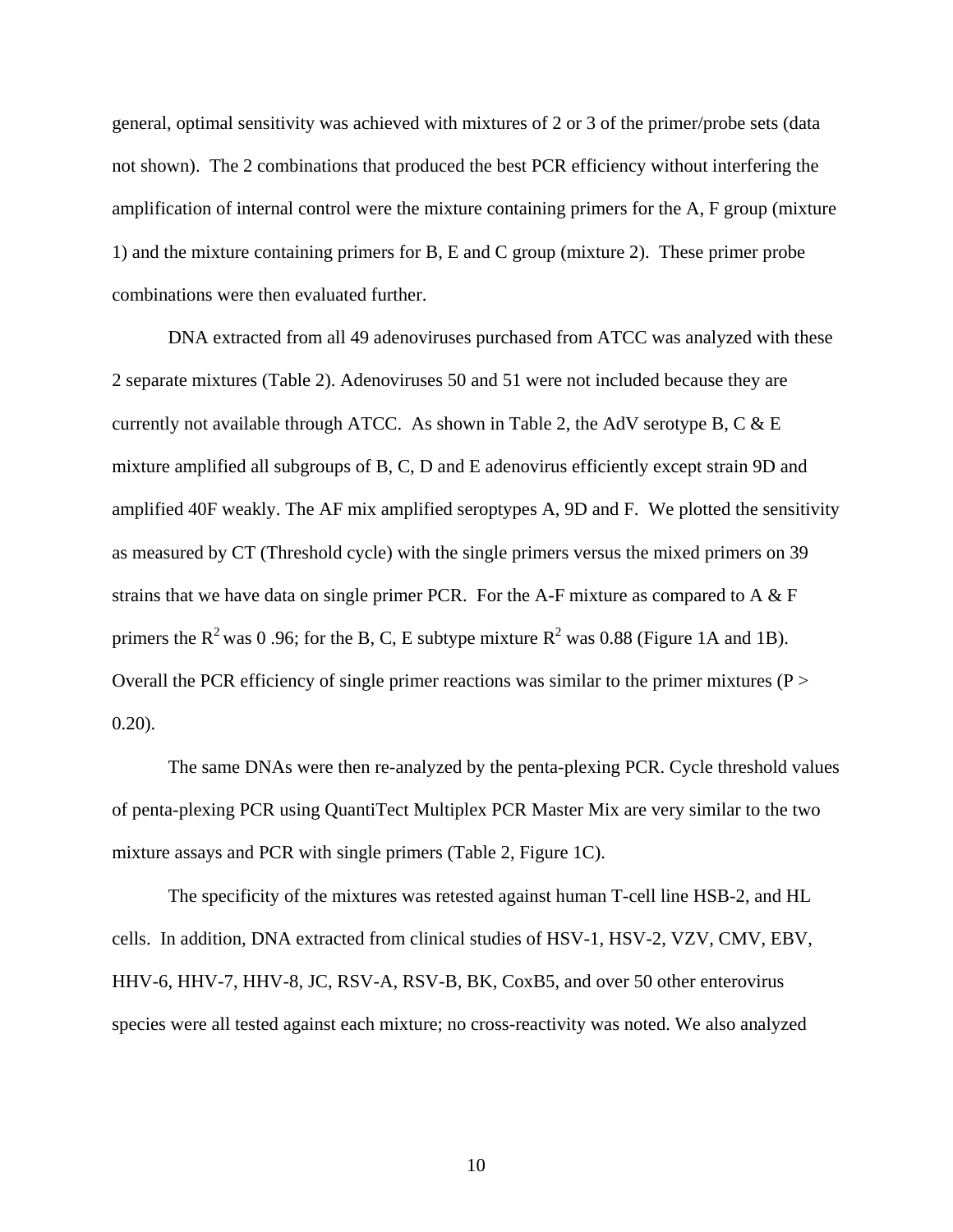DNA from 293 cell-lines, a permanent line of primary human embryonic kidney transformed by sheared human adenovirus 5 DNA, again no signal was detected.

#### **Quantitative linearity and sensitivity**

To assess the sensitivity of our adenovirus PCR mixtures, 10 fold dilution series from linearized known copy number plasmid DNA of the amplicon from adenovirus strains 1C, 4E, 7B, 11B, 12A and 40F were tested. We compared the sensitivity of each of these amplicons in single versus the multiple and penta-plex PCR mixtures; similar PCR efficiency was present in all situations. Representative amplification plots for Ad 12A, Ad4E and 11B are shown in Figure 2. For continued standardization of the assay we subsequently selected the plasmid Ad11B for standardizing the AdV-BEC PCR mix and strain 12A for the Adv-AF PCR mix and penta-plexing PCR reaction. All three assays detected all samples at 10 copies/reaction (minimum sensitivity of 500 copies/ml of plasma); 80% sensitivity is seen at between 3-5 copies/reaction (150-250 copies/reaction) (data not shown).

#### **Comparison of titer in viral culture with copy number by PCR**

Although our PCR can detect D group viruses well, none of our 5 primer sets were designed specifically for this serogroup. As such, a comparison between viral culture and PCR on 10 culturable group D agents (Table 3). The viral DNA titers detected by PCR were consistently higher than end point dilution titer in the cells (Table 3).

#### **Evaluation of the Multiplexed PCR assays on clinical isolates and clinical samples**

To evaluate the potential clinical utility of the assays, we analyzed culture harvest aliquots from 84 consecutive adenovirus isolates obtained in the University of Washington Clinical Virology Laboratories from clinical samples submitted from patient undergoing hematopoietic stem cell transplantation (HSCT) at the FHCRC from 1981 to 1987. The culture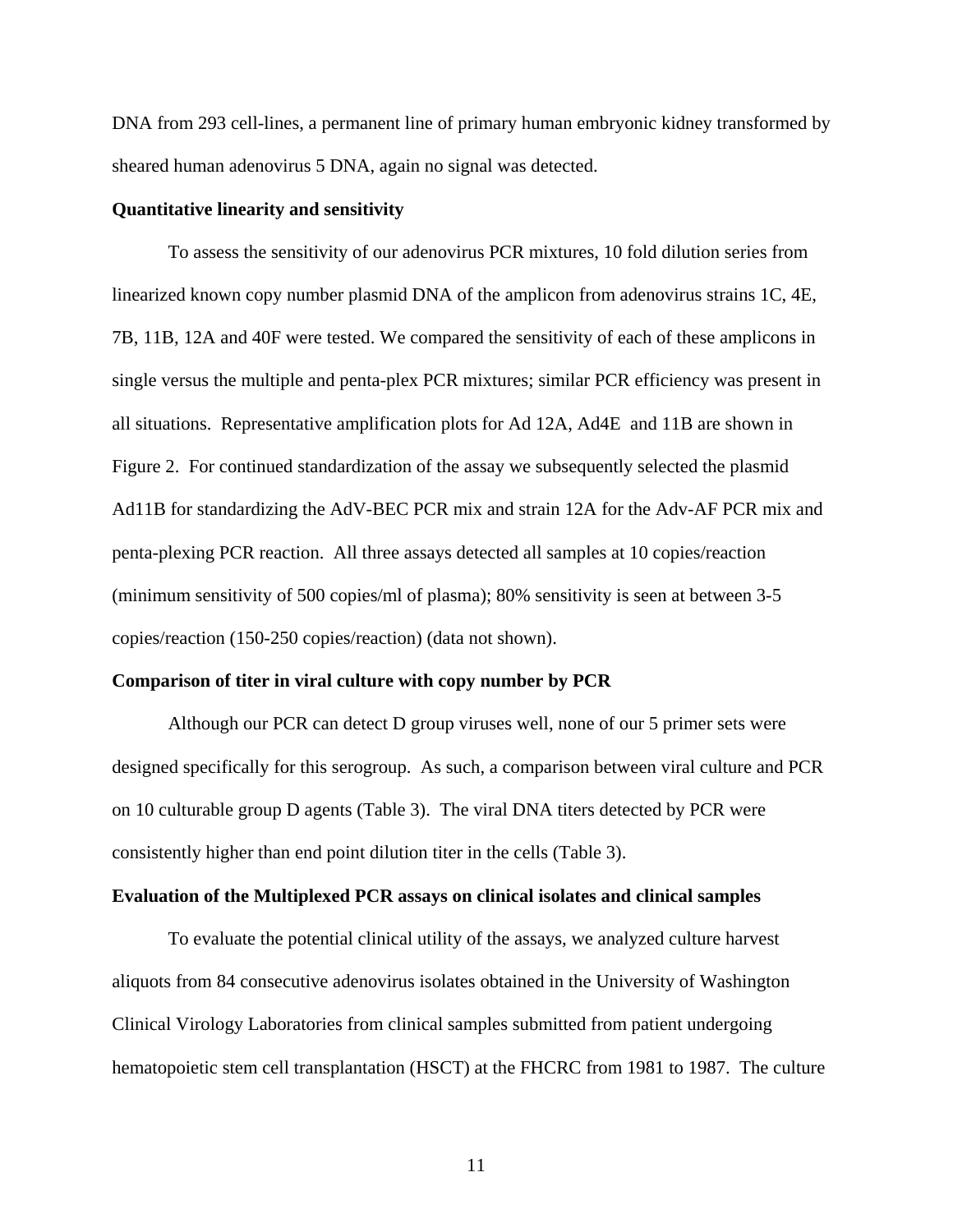harvests were thawed, and an aliquot of supernatant fluid sent to the PCR laboratory for extraction and testing. Negative samples consisting of culture supernatant from uninoculated Hep2 cells were also sent and mixed blindly. Adenovirus DNA was detected by PCR in all 84 samples; 75 were detected in the AdV-BEC mixture, 9 in the AF mixture, and none in both. We then evaluated 50 consecutive clinical samples submitted to Virology Laboratory of University of Washington in 2003 for adenovirus culture or direct FA assays for adenovirus using monoclonal antibody testing. DNA was extracted from the sample and run in the multiplex PCR assays. Adenovirus was detected in culture or FA and PCR in 12 of the 50 samples (Table 4). Two additional samples were positive by PCR but negative by culture or FA; in each sample another viral pathogen was detected (CMV in a sigmoid biopsy by shell vial culture and RSV in a nasal wash sample by DFA).

We also re-extracted the DNA from plasma for the penta-plexing assay from 240 T cellreplete Hematopoietic cell transplantation plasma samples which had been analyzed by the two mixture PCR (Hierholzer JC 1992). The penta-plex assay detected all of the positive samples previously detected by the 2 mixture assay (data not shown).

#### **Discussion**

This paper describes the development of the multiplexed PCR assays that is both sensitive and specific and is capable of detecting all known human adenovirus species in either a single or two separate reactions. Due to the genetic heterogeneity among different serotypes of adenoviruses, the development of a real time PCR assay to detect and quantify all pathogenic human adenoviruses has been difficult. Moreover, clinical manifestations between adenoviruses overlap and there is no definable prevalence of species, it is difficult to predict what adenovirus species will be detected in clinical samples. In addition, many different adenovirus serotypes are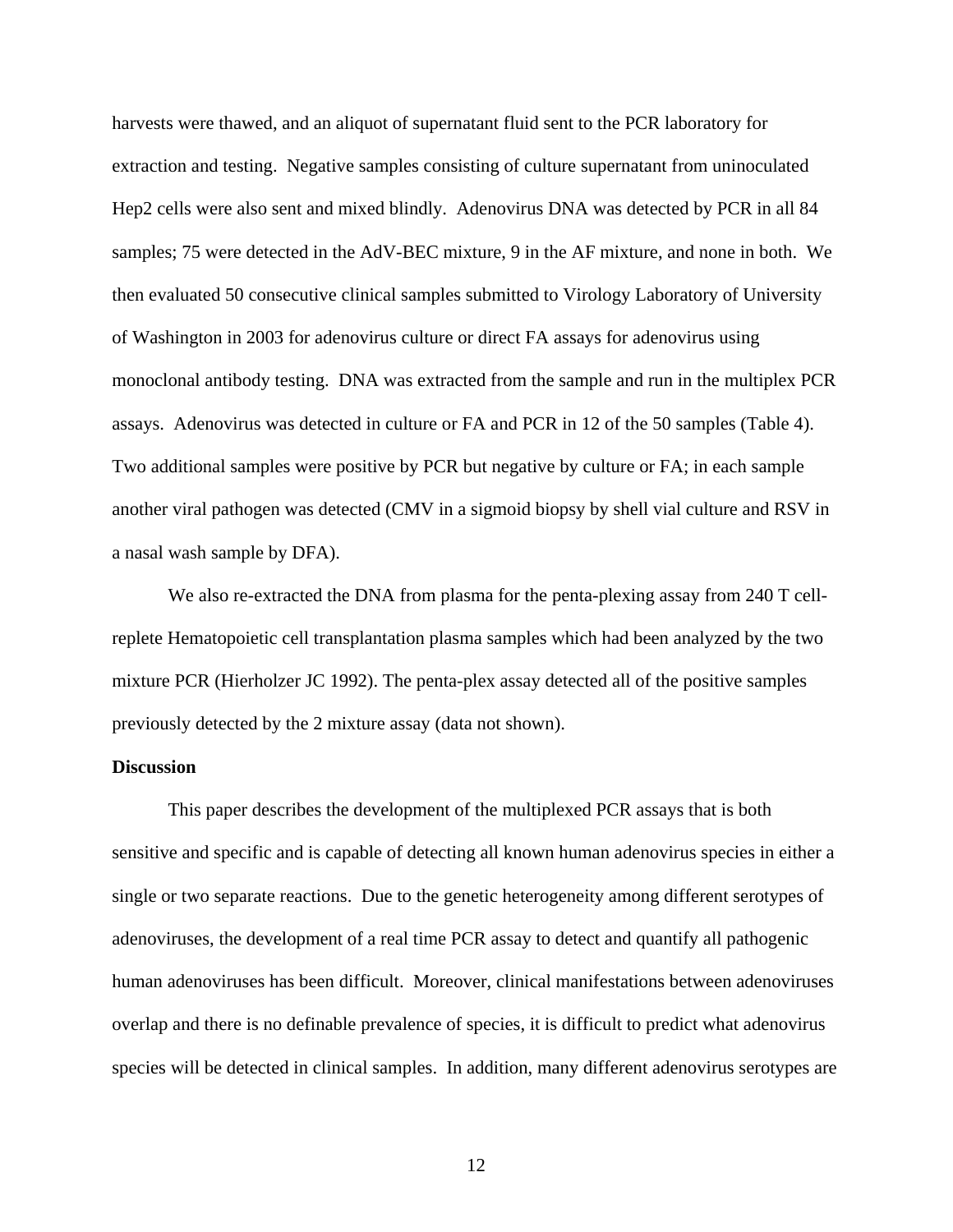being developed as vaccines or gene therapy vectors. These issues spurned our desire to develop a broad ranging PCR that would be diverse in its strategy for detecting adenovirus. Real time PCR assays have been developed to detect multiple adenoviruses using degenerate or consensus primers and probes (Lion T et al 2003; Heim A et al 2003; Miura-Ochiai R et al 2007). Multiplexing primers and probes into one reaction or 2 reactions have been published also (Chmielewicz B et al 2005; Gu Z et al 2003; Ebner K et al 2006; Ebner K et al 2005). All these assays have been proved to be useful and successful in detecting AdV in clinical and environmental specimens. In this study we designed primers and probes for each subtype specifically and then optimized the multiplexing condition to make sure the PCR efficiency among the different strains were equivalent to the single primer-probe sets. Our assays were broad ranging in serotype, and were linear over a fairly wide range of detection. In certain clinical situations, identification of AdV type is important. Molecular methods for typing AdV viruses such as PCR-microarray, PCR-sequencing and PCR-fragment length analysis have been published (Miura-Ochiai R et al 2007; Ebner K et al 2006; Blyn LB et al 2007; Lin B et al 2004; Lu B et al 2004). The purpose of this study is to develop a stable, reliable and easy to perform real-time AdV assay for clinical monitoring or to screen for the presence of adenovirus in a specific sample or tissue. Although our multiplex PCR assays are not designed to identify the specific adenovirus serotype, our assays provide the quantification information which is very important in monitoring disease progress and efficacy of any potential treatment.

Viral culture has been the gold standard for adenovirus diagnosis because of its broad ability to detect a large variety of adenovirus species. However, culture may take days to weeks to detect the viral replication depending on the specimen source and the concentration of the virus in the specimen. Moreover, while adenoviruses are felt to be fairly stable, temperature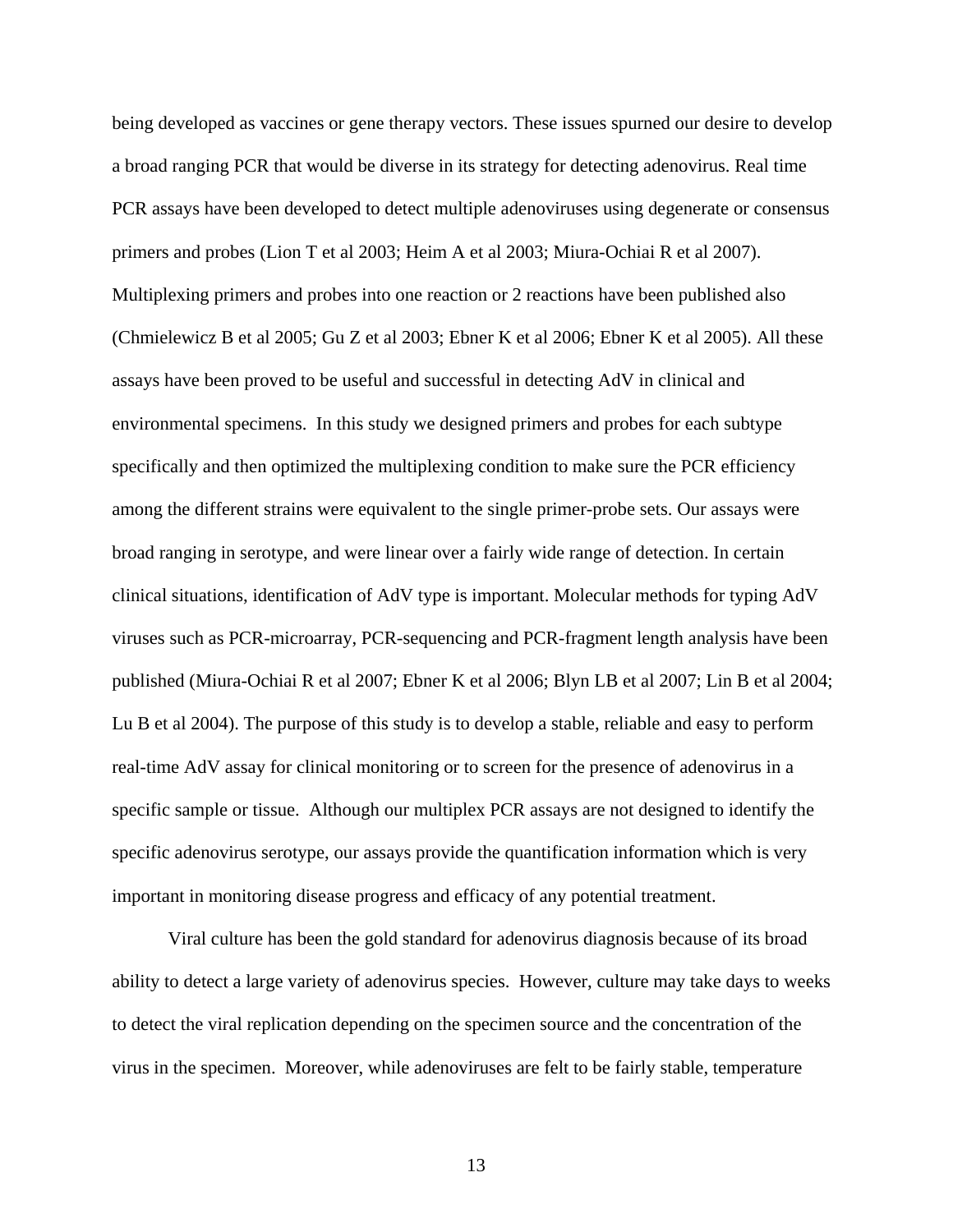lability and alterations in pH, and humidity may alter the ability to isolate virus as well as the condition and types of tissue culture cells and media used in isolation. Certain sample types, such as serum and CSF, may contain low level of virus that is easily missed by culture and yet very critical for diagnosis and patient care. The increased sensitivity of PCR over culture is shown by the dilution series experiments we performed with a wide variety of serotypes and perhaps more importantly, by the two culture negative PCR positive clinical specimens we detected in our initial comparison of PCR with adenovirus culture. Interestingly, co-pathogens were identified in the cultures, perhaps masking for the detection of adenovirus in these cases. Importantly, the assay demonstrated the detection of dual Adeno and CMV and Adeno and RSV in clinical samples, underscoring the importance of complete detection of viral pathogens in the immunocompromised host.

 Our initial studies in developing the assay illustrated the complexities in multiplexing real time PCR assays. Inhibition was common when too many primer probe sets were put together. Only through a series of systematic "checkerboard" experiments did we optimize the eventual combination of primer sets. The sensitivity of both our mixed sets (mixture A-F) and mixture B, C, E was demonstrated to <10 viral genome copies per reaction. Both assays exhibited a wide dynamic linear range and no evidence of cross-amplify other viruses or human genome tested. Using the 2-mixture AdV assay we have successfully detected AdV in serial of plasma samples collected from HCT patients and identified the patients at risk for invasive AdV diseases (Erard V et al 2007). We have successfully multiplexed these 5 sets of primers and probes into one reaction to detect AdV in respiratory samples qualitatively (Kuypers J et al 2006). Moreover, the penta-plexing procedure uses commercial reagents and can also accurately provide the quantification information in the clinical samples. Our penta-plexing PCR mix proved to be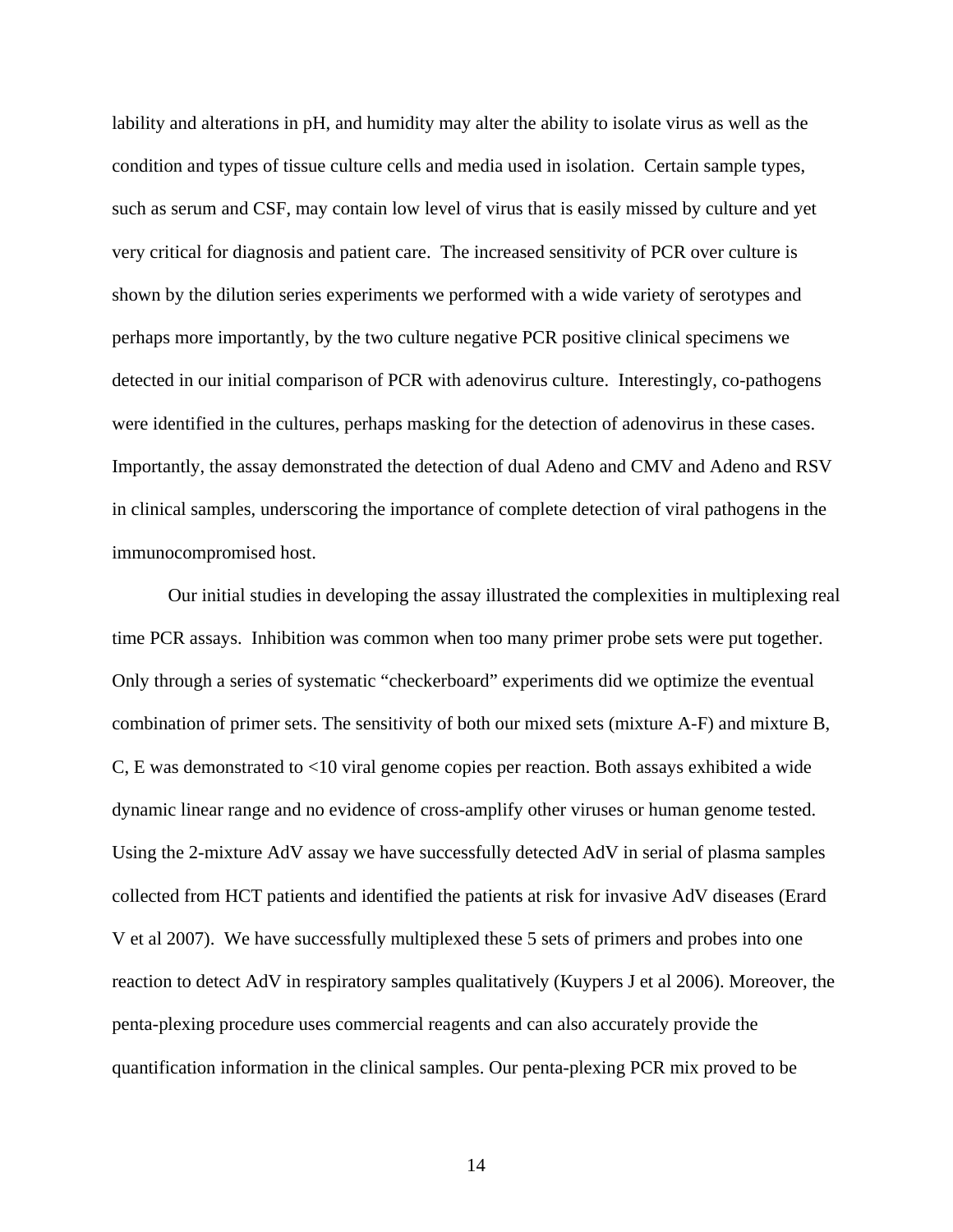sensitive and may be the most usefully way for laboratories to translate our work into clinical utility as it uses a commercial master mix, which provides uniformity to the procedure between laboratories.

As adenovirus infections are being identified more frequently in the HSCT setting, the availability of a technology that allows rapid detection of the virus in clinical samples is needed. Our assay and those developed by other groups should prove useful for identifying adenovirus infection in humans in a wide variety of clinical settings (Leruez-Ville M et al 2004; Lion T et al 2003; Heim A et al 2003; Miura-Ochiai R et al 2007; Gu Z et al 2003; Ebner K et al 2005; Myers GD et al 2005; Leen AM et al 2006).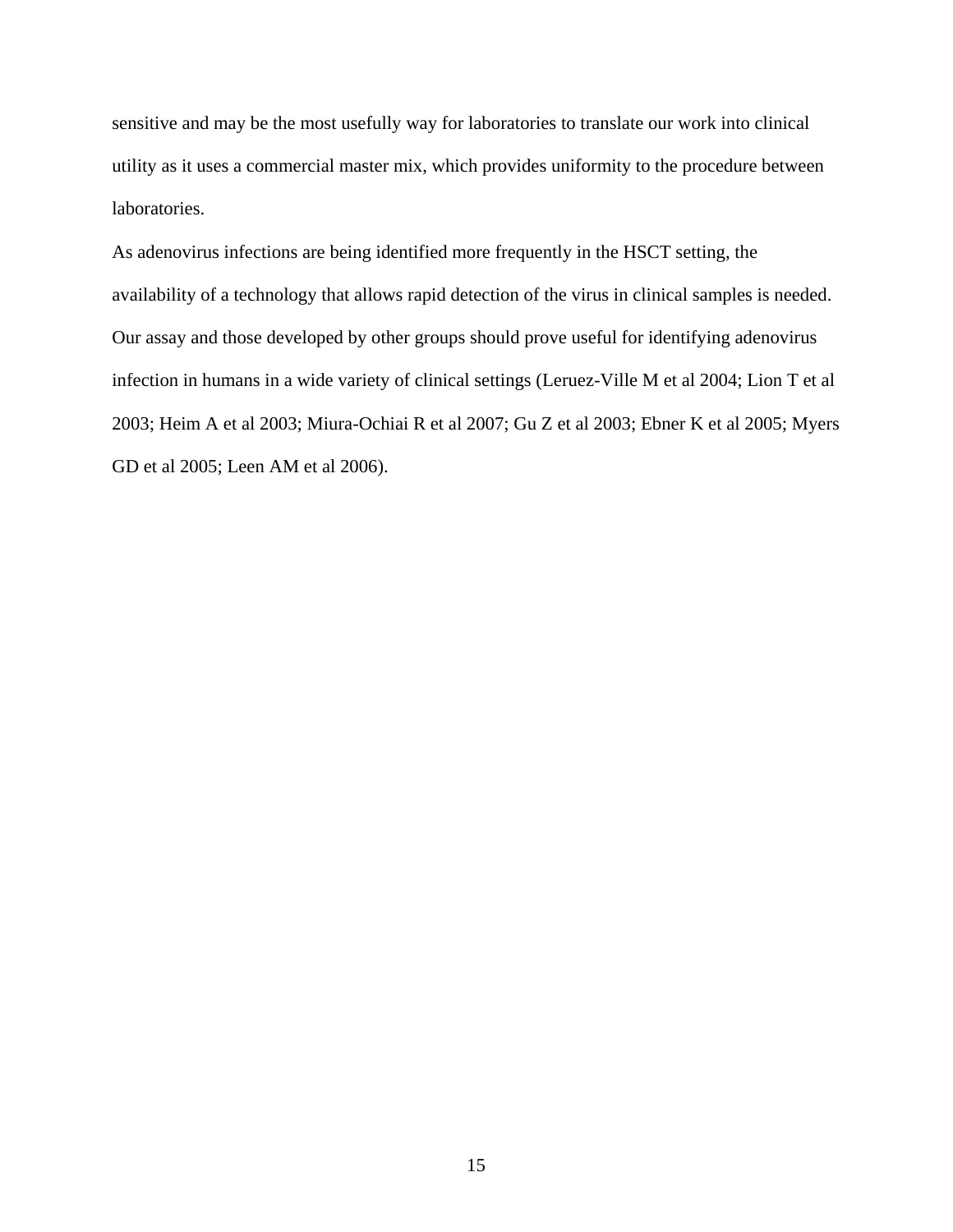#### References

- 1. Blyn LB, Hall TA, Libby B, et al. (2008) Rapid Detection and Molecular serotyping of Adenovirus using PCR followed by Electrospray Ionization Mass Spectrometry. *J Clin Microbiol*;46(2):644-651.
- 2. Bruno B, Gooley T, Hackman RC, Davis C, Corey L, Boeckh M. (2003) Adenovirus infection in hematopoietic stem cell transplantation: effect of ganciclovir and impact on survival. *Biol Blood Marrow Transplant*;9:341-352.
- 3. Bruno B, Zager RA, Boeckh MJ, et al. (2004) Adenovirus nephritis in hematopoietic stemcell transplantation. *Transplantation*;77:1049-1057.
- 4. Chmielewicz B, Nitsche A, Schweiger B and Ellerbrok H. (2005) Development of a PCRbased assay for detection, quantification, and genotyping of human adenoviruses. *Clin Chem*;51:1365-1373.
- 5. Cooper RJ, Yeo AC, Bailey AS and Tullo AB. (1999) Adenovirus polymerase chain reaction assay for rapid diagnosis of conjunctivitis. *Invest Ophthalmol Vis Sci*;40:90-95.
- 6. Ebner K, Rauch M, Preuner S and Lion T. (2006) Typing of human adenoviruses in specimens from immunosuppressed patients by PCR-fragment length analysis and real-time quantitative PCR. *J Clin Microbiol*;44:2808-2815.
- 7. Ebner K, Suda M, Watzinger F and Lion T. (2005) Molecular detection and quantitative analysis of the entire spectrum of human adenoviruses by a two-reaction real-time PCR assay. *J Clin Microbiol*;43:3049-3053.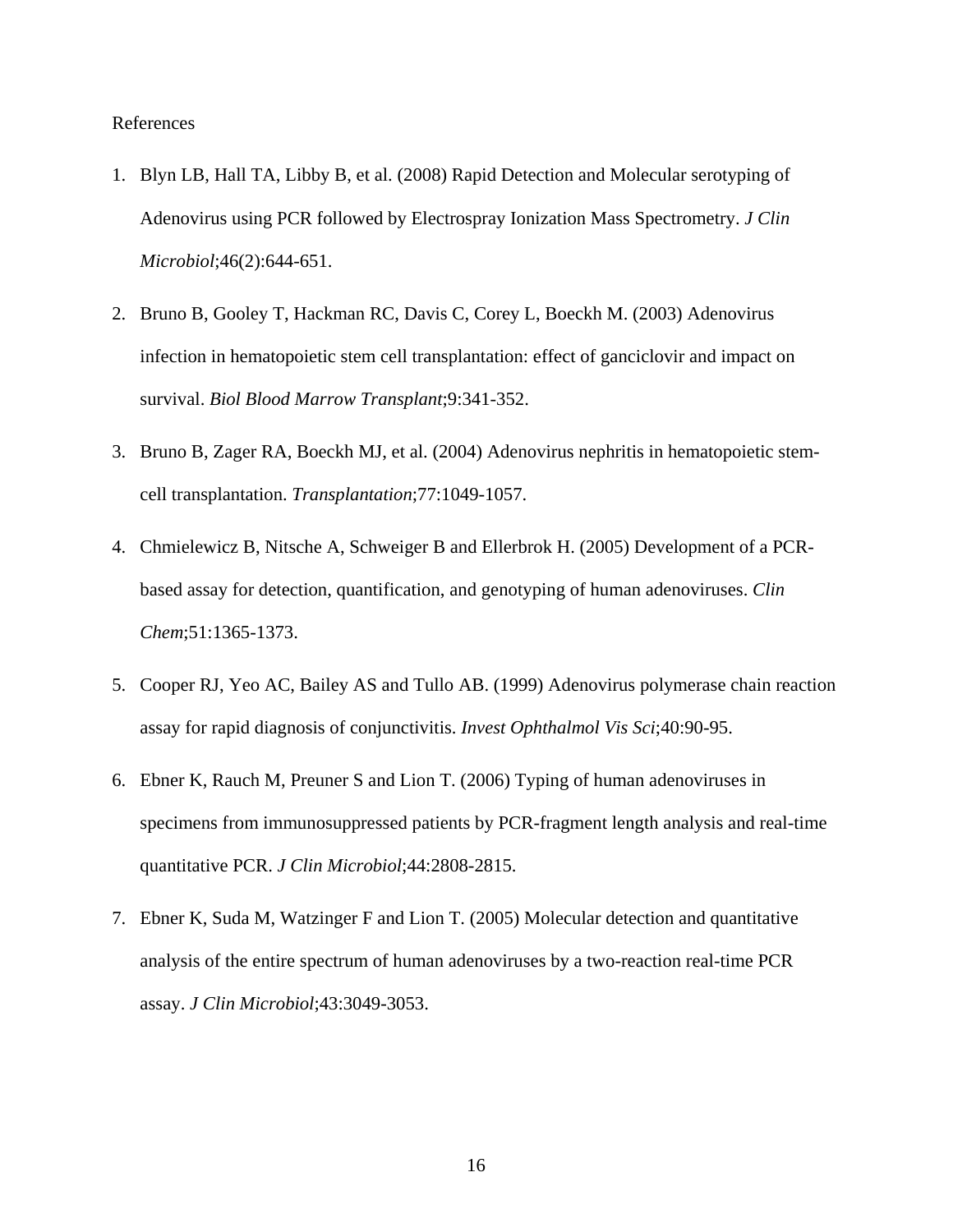- 8. Echavarria M, Forman M, Ticehurst J, Dumler JS, Charache P. (1998) PCR method for detection of adenovirus in urine of healthy and human immunodeficiency virus-infected individuals. *J Clin Microbiol*;36:3323-3326.
- 9. Erard V, Huang ML, Ferrenberg J, et al. (2007) Quantitative real-time polymerase chain reaction for detection of adenovirus after T cell-replete hematopoietic cell transplantation: viral load as a marker for invasive disease. *Clin Infect Dis*;45:958-965.
- 10. Erard V, Storer B, Corey L, et al. (2004) BK virus infection in hematopoietic stem cell transplant recipients: frequency, risk factors, and association with postengraftment hemorrhagic cystitis. *Clin Infect Dis*;39:1861-1865.
- 11. Gu Z, Belzer SW, Gibson CS, Bankowski MJ and Hayden RT. (2003) Multiplexed, real-time PCR for quantitative detection of human adenovirus. *J Clin Microbiol*;41:4636-4641.
- 12. Heim A, Ebnet C, Harste G and Pring-Akerblom P. (2003) Rapid and quantitative detection of human adenovirus DNA by real-time PCR. *J Med Virol*;70:228-239.
- 13. Hierholzer JC. Adenoviruses in the immunocompromised host. (1992) *Clin Microbiol Rev*;5:262-274.
- 14. Horwitz MS. Adenoviruses. (2001) In: Knipe DM, Howley, Peter M., Griffin, Diane E., Lamb, Robert A., Martin, Malcolm A., Roizman, Bernard, Straus Stephen E., ed. Fields Virology. 4th ed. Vol. 2. Philadelphia: Lippincott Williams & Wilkins,:2301-2326.
- 15. Kuypers J, Wright N, Ferrenberg J, et al. (2006) Comparison of real-time PCR assays with fluorescent-antibody assays for diagnosis of respiratory virus infections in children. *J Clin Microbiol;*44:2382-2388.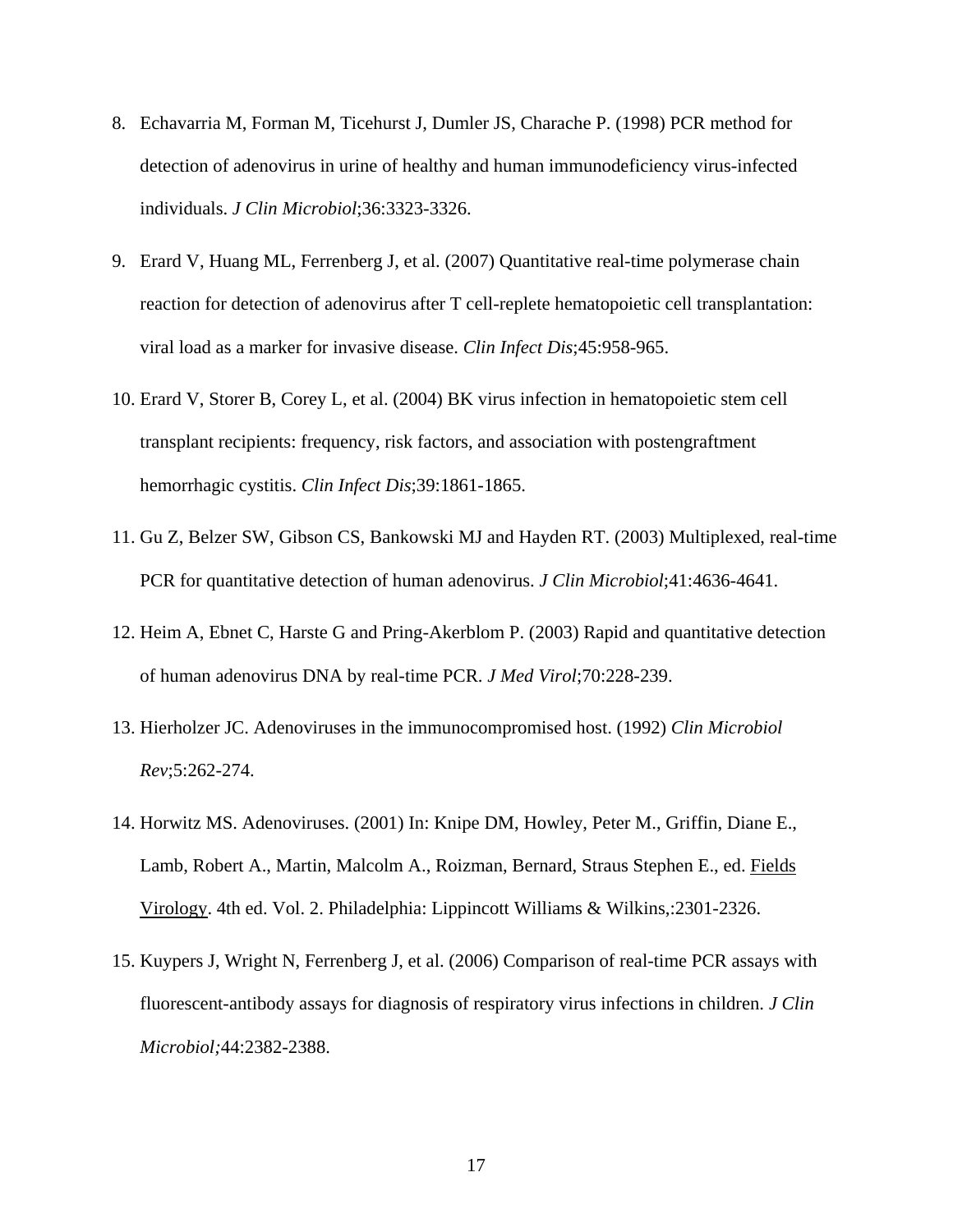- 16. Lai KK, Cook L, Wendt S, Corey L and Jerome KR. (2003) Evaluation of real-time PCR versus PCR with liquid-phase hybridization for detection of enterovirus RNA in cerebrospinal fluid. *J Clin Microbiol*;41:3133-3141.
- 17. Leen AM, Bollard CM, Myers GD, Rooney CM. (2006) Adenoviral infections in hematopoietic stem cell transplantation. *Biol Blood Marrow Transplant*; 12:243-251.
- 18. Leruez-Ville M, Minard V, Lacaille F, et al. (2004) Real-time blood plasma polymerase chain reaction for management of disseminated adenovirus infection. *Clin Infect Dis*;38:45- 52.
- 19. Limaye AP, Huang ML, Atienza EE, Ferrenberg JM and Corey L. (1999) Detection of Epstein-Barr virus DNA in sera from transplant recipients with lymphoproliferative disorders. *J Clin Microbiol*;37:1113-1116.
- 20. Limaye AP, Jerome KR, Kuhr CS, et al. (2001) Quantitation of BK virus load in serum for the diagnosis of BK virus-associated nephropathy in renal transplant recipients. *J Infect Dis*;183:1669-1672.
- 21. Lin B, Vora GJ, Thach D, et al. (2004) Use of oligonucleotide microarrays for rapid detection and serotyping of acute respiratory disease-associated adenoviruses. *J Clin Microbiol*;42:3232-3239.
- 22. Lion T, Baumgartinger R, Watzinger F, et al. (2003) Molecular monitoring of adenovirus in peripheral blood after allogeneic bone marrow transplantation permits early diagnosis of disseminated disease. *Blood*;102:1114-1120.
- 23. Lu X, Erdman DD. (2006) Molecular typing of human adenoviruses by PCR and sequencing of a partial region of the hexon gene. *Arch Virol*;151:1587-1602.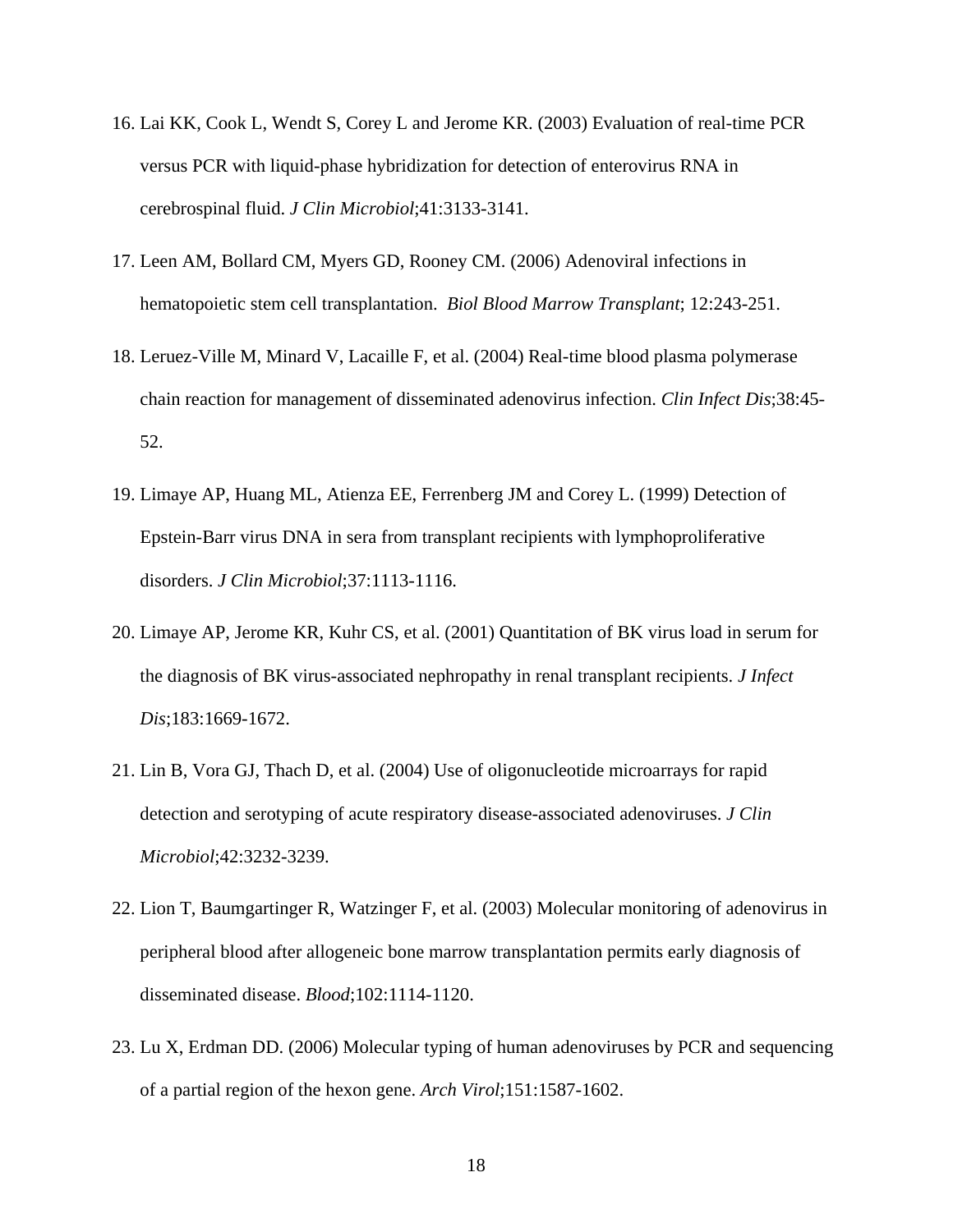- 24. Marra CM, Rajicic N, Barker DE, et al. (2002) A pilot study of cidofovir for progressive multifocal leukoencephalopathy in AIDS. *AIDS*;16:1791-1797.
- 25. Miura-Ochiai R, Shimada Y, Konno T, et al. (2007) Quantitative detection and rapid identification of human adenoviruses. *J Clin Microbiol*;45:958-967.
- 26. Myers GD, Krance RA, Weiss H, Kuehnle I, Demmler G, Heslop HE, Bollard CM. (2005) Adenovirus infection rates in pediatric recipients of alternate donor allogeneic bone marrow transplants receiving either antithymocyte globulin (ATG) or alemtuzumabh (Campath). *Bone Marrow Transplant* 36:1001-1008.
- 27. Pauk J, Huang ML, Brodie SJ, et al. (2000) Mucosal shedding of human herpesvirus 8 in men. *N Engl J Med*;343:1369-1377.
- 28. Schilham MW, Claas EC, van Zaane W, et al. (2002) High levels of adenovirus DNA in serum correlate with fatal outcome of adenovirus infection in children after allogeneic stemcell transplantation. *Clin Infect Dis*;35:526-532
- 29. Shenk TE. Adenoviridae: The Viruses and Their Replication. (2001) In: Knipe DM, Howley, Peter M., Griffin, Diane E., Lamb, Robert A., Martin, Malcolm A., Roizman, Bernard, Straus Stephen E., ed. Fields Virology. 4 ed. Vol. 2. Philadelphia: Lippincott Williams & Wilkins pp 2265-2300.
- 30. Vabret A, Gouarin S, Joannes M, et al. (2004) Development of a PCR-and hybridizationbased assay (PCR Adenovirus Consensus) for the detection and the species identification of adenoviruses in respiratory specimens. *J Clin Virol*;31:116-122.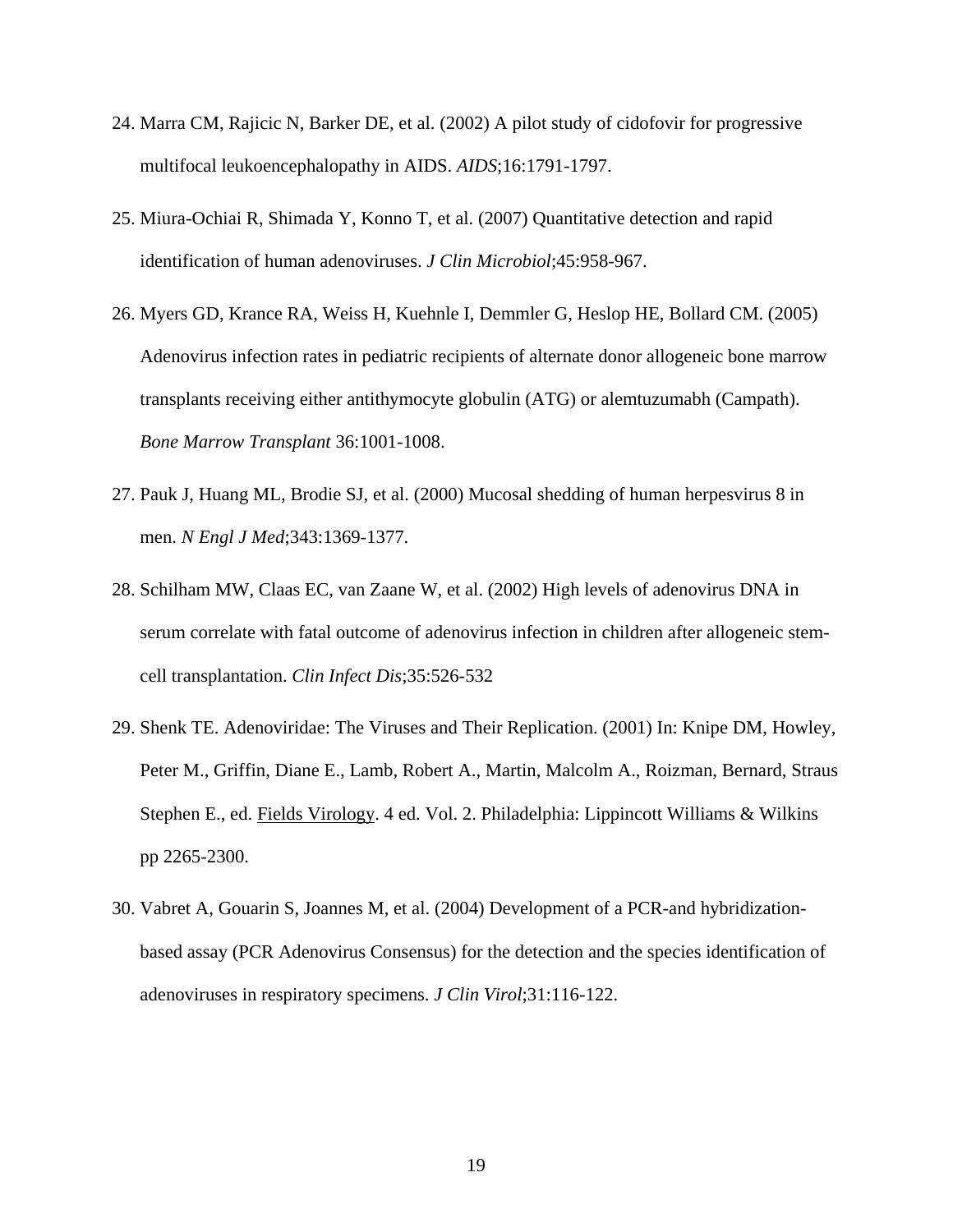- 31. Wald A, Huang ML, Carrell D, Selke S and Corey L. (2003) Polymerase chain reaction for detection of herpes simplex virus (HSV) DNA on mucosal surfaces: comparison with HSV isolation in cell culture. *J Infect Dis*;188:1345-1351.
- 32. Zerr DM, Huang ML, Corey L, Erickson M, Parker HL and Frenkel LM. (2000) Sensitive method for detection of human herpesviruses 6 and 7 in saliva collected in field studies. *J Clin Microbiol*;38:1981-1983.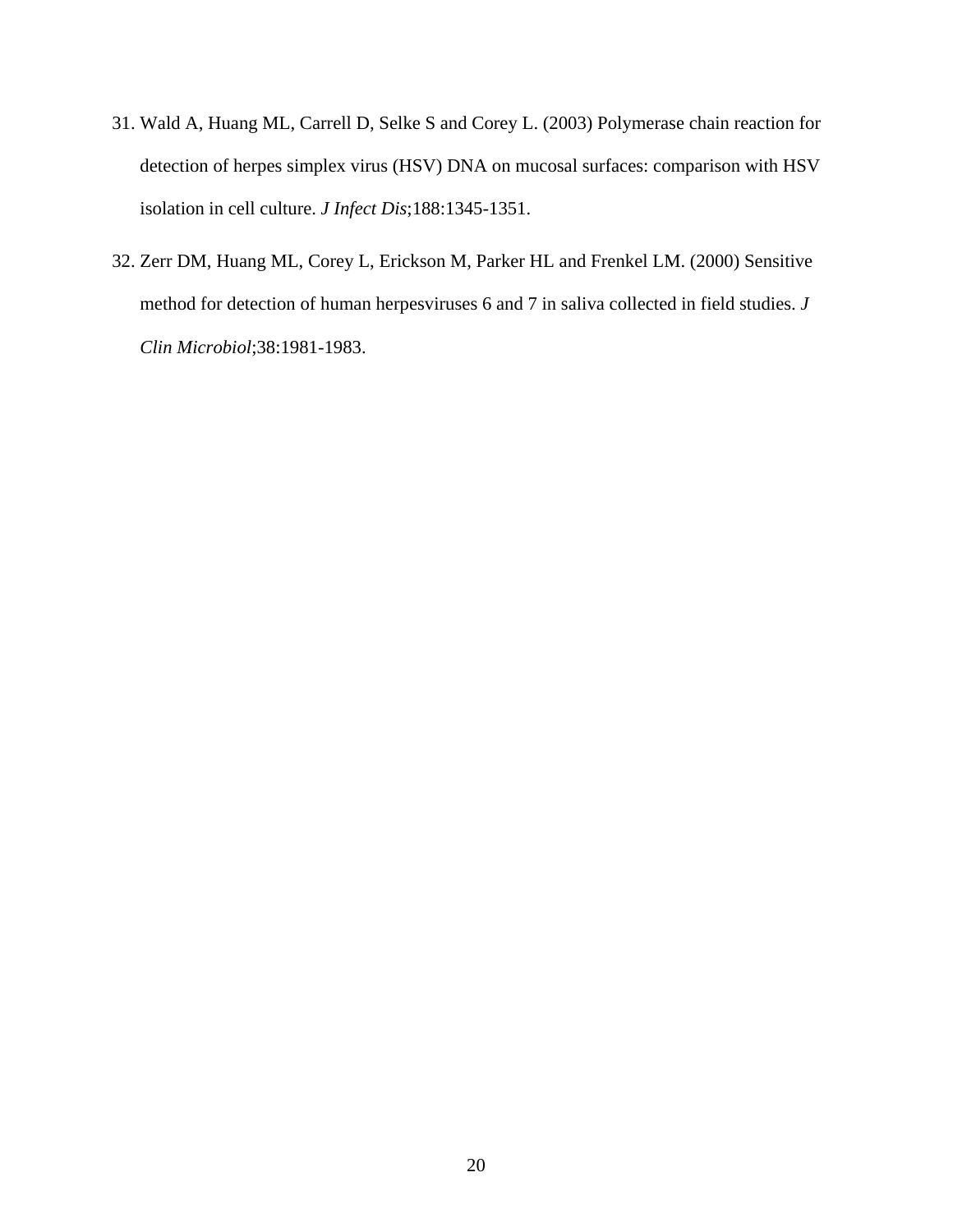#### FIGURE LEGENDS:

Figure 1 Comparison of the threshold cycle number of single primer set with mixture of primer sets using DNA extracted from prototype virus obtained from ATCC

Figure 2. Comparison of amplification plots of real time AdV PCR reactions with single primer set, multiplex or penta-plex primer set. The10-fold dilution series (from 10e1 to 10e5) of 3 representative amplicon plasmid clones from a Group A (AdV12); Group B (AdV11), and Group A (AdV4).were amplified by both PCR reactions with single primer set or mix primer sets.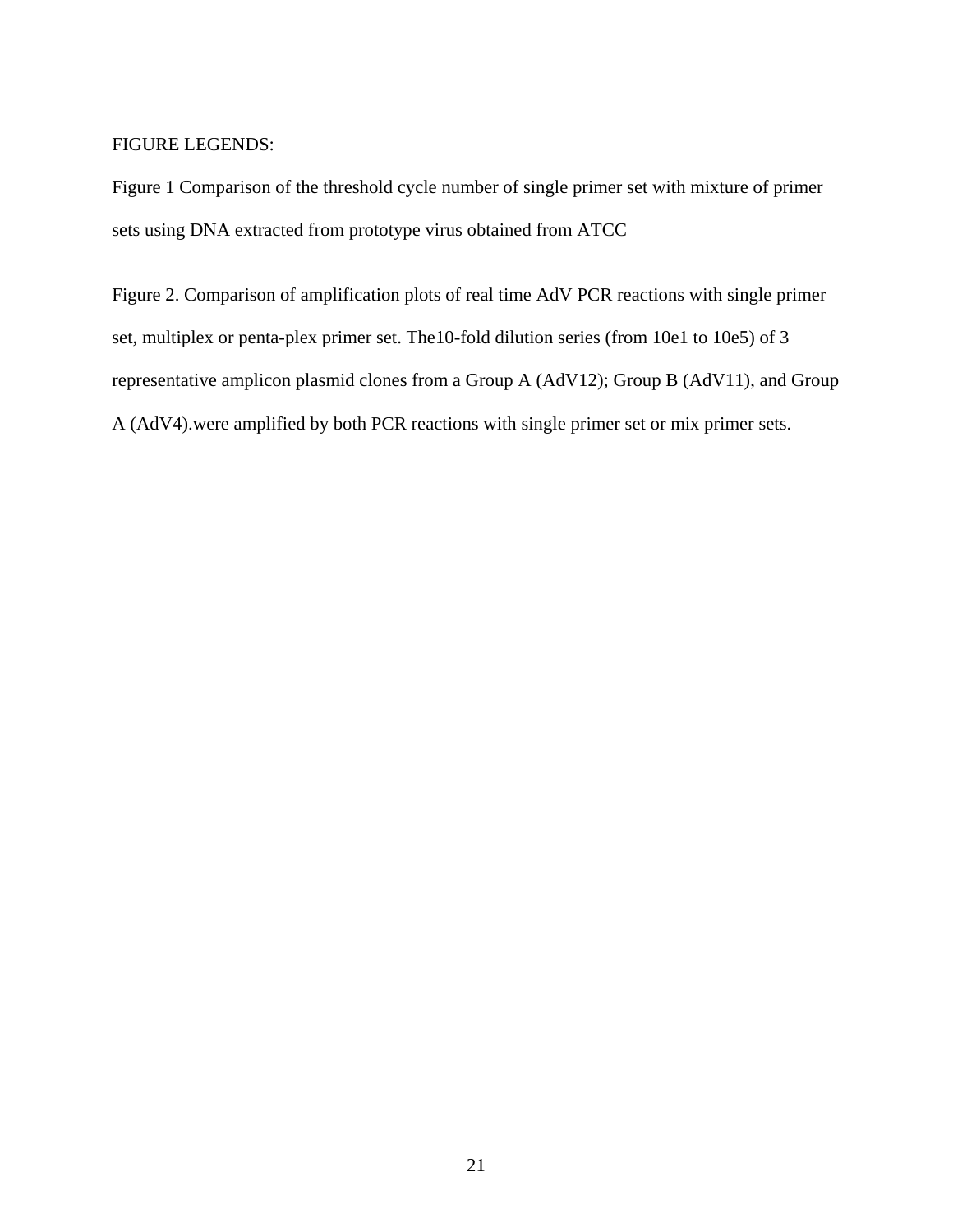Table 1. Primers and probes for the multiplexing Adenovirus real-time PCRs

| <b>AdV-AF PCR Mixture</b>  |        |                                                         |                                    |                                   |
|----------------------------|--------|---------------------------------------------------------|------------------------------------|-----------------------------------|
| Virus type<br>Target       |        | Primer and Probe Sequences<br>(forward, probe, reverse) | Primer and Probe<br>Concentration* | <b>Viruses</b><br><u>detected</u> |
| AdV A                      | Hexon  | <b>CCGGKCTGGTGCAATTCG</b>                               | 416nM                              | Subgroups                         |
|                            |        | <b>CCACGGACACCTACTTCACCCTGGG</b>                        | 100nM                              | A and F                           |
|                            |        | CGATCCACGGGCACAAA                                       | 416nM                              | and 9D                            |
| AdV F                      | Hexon  | TGTTYGAAGTTTTCGACG TYGT                                 | 416nM                              |                                   |
|                            |        | <b>CGCATCCACCAGCCSCACC</b>                              | 100nM                              |                                   |
|                            |        | SAGGTAGACGGCCTCGATGA                                    | 416nM                              |                                   |
| <b>AdV-BEC PCR Mixture</b> |        |                                                         |                                    |                                   |
| AdV B                      | Hexon  | TGGACATGACYTTTGAGGTGGAT                                 | 267nM                              | Subgroups                         |
|                            |        | <b>CCATGGATGAGCCCACCCTGCTTT</b>                         | $66 \text{ nM}$                    | $B, C, D^{**}$                    |
|                            |        | CGTCGAARACTTCGAARAGAAGA                                 | 267nM                              | and E                             |
| AdV E                      | Hexon  | TTAACCACCACCGCAATGC                                     | 267nM                              |                                   |
|                            |        | TACCGCTCCATGCTCCTGGGCA                                  | $33 \text{ nM}$                    |                                   |
|                            |        | TGGATGTGGAATGGCACGTA                                    | 267nM                              |                                   |
| AdV <sub>C</sub>           | Penton | TCGACACCACCCGTGTGTAC                                    | 267nM                              |                                   |
|                            |        | TGGACAACAAGTCAACGGATGTGGCA                              | 66 nM                              |                                   |
|                            |        | TGCTGTGGTCGTTCTGGTAGTT                                  | 267nM                              |                                   |

\_\_\_\_\_\_\_\_\_\_\_\_\_\_\_\_\_\_\_\_\_\_\_\_\_\_\_\_\_\_\_\_\_\_\_\_\_\_\_\_\_\_\_\_\_\_\_\_\_\_\_\_\_\_\_\_\_\_\_\_\_\_\_\_\_\_\_\_\_\_\_\_

• \* The concentration of each primer and probe in the PCR reaction mix was optimized separately to minimize the interference of the amplification efficiency of the other set(s) in the same mix.

• **\*\*** The AdV-BEC PCR Mixture can't detect 9D.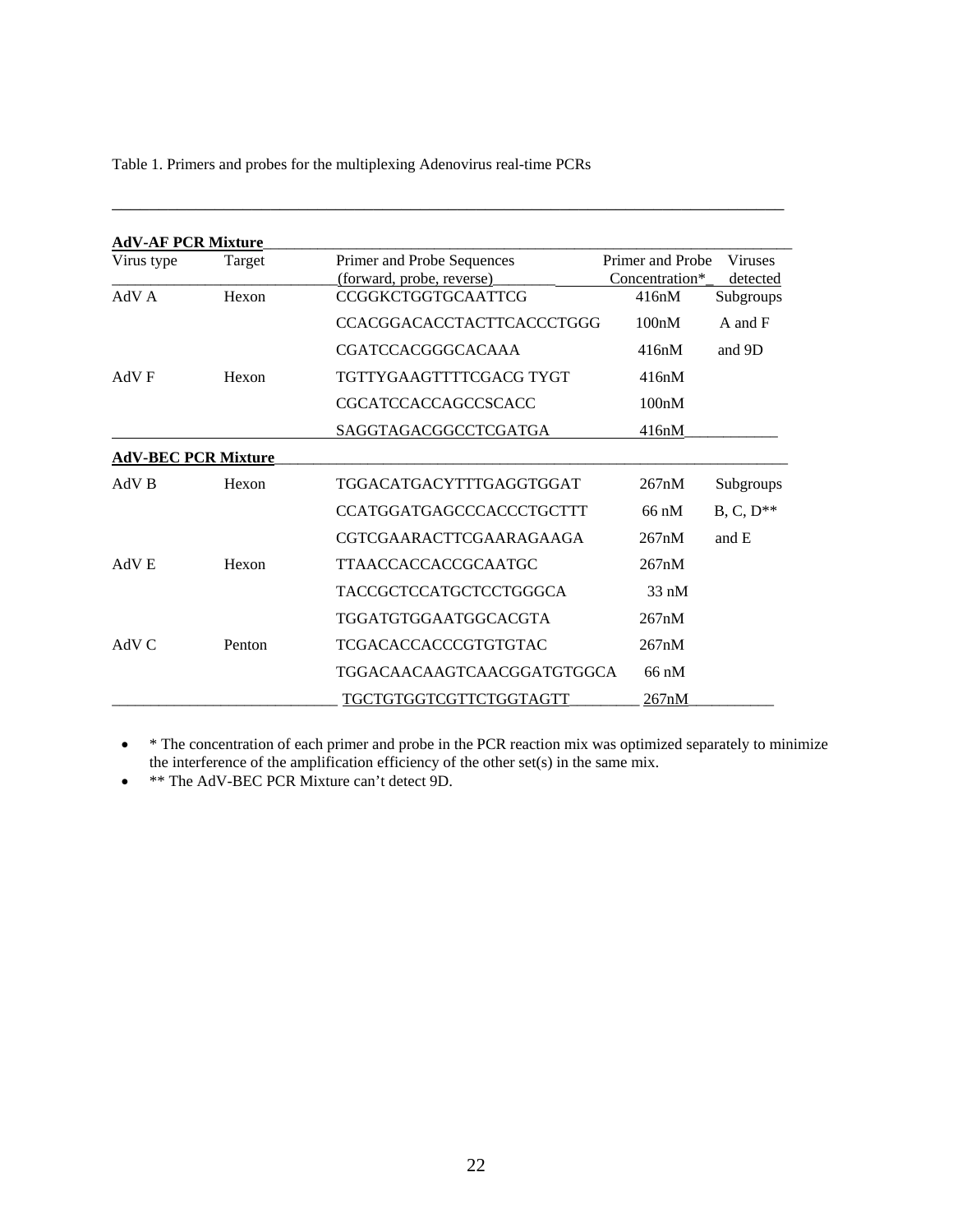Table 2. PCR detection as defined by the cycle number for detection of different subgroups of human AdV using 5 different subgroup specific primer/probe sets and 2 multiplexing PCR and penta-plexing all primers. Ct = cycle number in which threshold of positivity was detected.

| Subgroup specific $p/p$ sets <sup>a</sup> |                        | A p/p         | F p/p          | AF mix                   | B p/p                      | C p/p                    | E p/p     |                | BEC Mix Penta-plex <sup>f</sup> |
|-------------------------------------------|------------------------|---------------|----------------|--------------------------|----------------------------|--------------------------|-----------|----------------|---------------------------------|
| Subgroup                                  | Serotypes <sup>b</sup> | $Ct^c$        | Ct             | Ct                       | $\mathop{\rm Ct}\nolimits$ | Ct                       | Ct        | Ct             | Ct                              |
| $\mathbf{A}$                              | 12                     | 16.30         | 30.84          | 16.77                    |                            |                          |           |                | 14.92                           |
|                                           | 18                     | 13.23         |                | 14.82                    |                            |                          |           |                | 12.78                           |
|                                           | 31                     | 22.13         | $\blacksquare$ | 22.06                    |                            |                          |           |                | 21.76                           |
| $\, {\bf B}$                              | $\overline{3}$         | $\frac{d}{ }$ |                |                          | 16.70                      |                          |           | 17.78          | 16.48                           |
|                                           | $\boldsymbol{7}$       |               |                | $\overline{\phantom{a}}$ | 15.25                      |                          |           | 16.34          | 13.89                           |
|                                           | 11                     |               |                |                          | 16.57                      |                          |           | 18.02          | 17.53                           |
|                                           | 14                     |               |                |                          | 17.47                      |                          |           | 18.41          | 16.63                           |
|                                           | 16                     |               |                |                          | 18.58                      |                          |           | 19.22          | 17.93                           |
|                                           | 21                     |               |                |                          | 14.90                      |                          |           | 16.45          | 13.96                           |
|                                           | 34                     |               |                |                          | 15.04                      |                          |           | 15.83          | 14.18                           |
|                                           | 35                     |               |                |                          | 17.29                      |                          |           | 18.38          | 16.45                           |
| $\mathbf C$                               | $\mathbf{1}$           |               |                | $\overline{\phantom{a}}$ | $\blacksquare$             | 21.78                    |           | 20.99          | 22.28                           |
|                                           | $\sqrt{2}$             |               |                |                          | $\blacksquare$             | 18.69                    |           | 17.86          | 17.90                           |
|                                           | 5                      |               |                |                          |                            | 18.33                    |           | 18.06          | 18.25                           |
|                                           | $\sqrt{6}$             |               |                |                          | $\overline{a}$             | 23.44                    |           | 23.38          | 23.40                           |
| ${\bf D}$                                 | $\,8\,$                |               |                | $\equiv$                 | 26.22                      | $\blacksquare$           | 26.14     | 27.82          | 28.60                           |
|                                           | 9                      | $ND^e$        | ND             | 21.4                     | ${\rm ND}$                 | ND                       | <b>ND</b> | $\blacksquare$ | 22.4                            |
|                                           | $10\,$                 |               |                |                          | 20.12                      |                          | 18.70     | 20.49          | 21.08                           |
|                                           | 13                     |               |                |                          | 18.73                      | $\overline{\phantom{0}}$ | 18.87     | 19.87          | 19.71                           |
|                                           | 15                     |               |                |                          | 22.65                      |                          | 21.71     | 22.18          | 22.35                           |
|                                           | 17                     |               |                |                          | 18.13                      |                          | 16.81     | 17.60          | 17.30                           |
|                                           | 19                     |               |                |                          | 22.49                      |                          | 23.28     | 23.88          | 24.29                           |
|                                           | $20\,$                 |               |                |                          | 19.21                      |                          |           | 20.02          | 17.99                           |
|                                           | $22\,$                 |               |                |                          | 19.72                      | $\overline{\phantom{0}}$ | 19.81     | 21.33          | 19.74                           |
|                                           | $23\,$                 |               |                |                          | 19.27                      |                          | 19.40     | 20.84          | 18.22                           |
|                                           | 24                     |               |                |                          | 17.53                      | $\overline{\phantom{0}}$ | 17.17     | 17.45          | 16.30                           |
|                                           | $25\,$                 |               |                |                          | 20.99                      | $\overline{a}$           | 19.79     | 20.62          | 21.21                           |
|                                           | 26                     |               |                |                          | 18.42                      | $\overline{\phantom{0}}$ | 18.14     | 18.65          | 17.84                           |
|                                           | $27\,$                 |               |                |                          | 20.64                      |                          |           | 22.03          | 20.38                           |
|                                           | $28\,$                 |               |                |                          | 20.16                      |                          | 20.59     | 20.59          | 20.39                           |
|                                           | 29                     |               |                |                          | 18.67                      |                          |           | 20.26          | 18.62                           |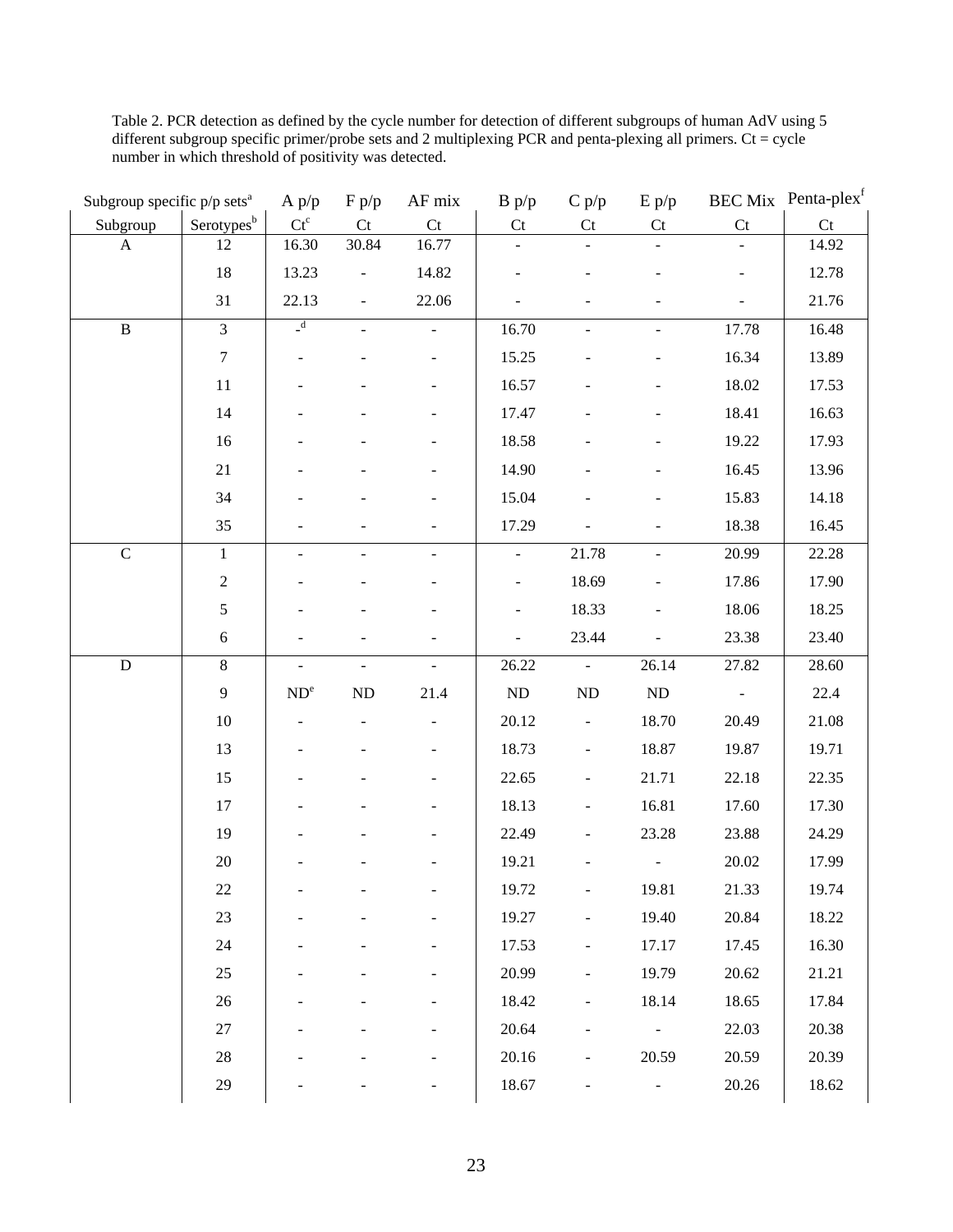|             | 30             |                          |                          |                          | 16.36      | $\blacksquare$               | 30.86    | 18.63                        | 16.94 |
|-------------|----------------|--------------------------|--------------------------|--------------------------|------------|------------------------------|----------|------------------------------|-------|
|             | 32             |                          |                          | $\overline{a}$           | 19.73      | $\qquad \qquad \blacksquare$ | 18.28    | 19.72                        | 19.00 |
|             | 33             |                          | $\overline{a}$           | ۰                        | 18.44      | $\qquad \qquad \blacksquare$ | 18.40    | 19.68                        | 18.46 |
|             | 36             |                          | $\overline{\phantom{a}}$ | $\overline{\phantom{a}}$ | 17.06      | $\blacksquare$               | 17.05    | 17.58                        | 15.92 |
|             | 37             | $\overline{\phantom{a}}$ | $\overline{\phantom{a}}$ | $\blacksquare$           | 19.92      | $\qquad \qquad \blacksquare$ | 31.32    | 21.77                        | 19.90 |
|             | 38             | $\rm ND$                 | ND                       | $\overline{\phantom{a}}$ | ND         | ND                           | ND       | 21.5                         | 23.2  |
|             | 39             | $\overline{\phantom{a}}$ | $\frac{1}{2}$            | ۰                        | 20.45      | $\blacksquare$               | 23.17    | 21.98                        | 20.53 |
|             | 42             | ND                       | ND                       | $\overline{\phantom{0}}$ | ${\rm ND}$ | ND                           | $\rm ND$ | 16.4                         | 15.2  |
|             | 43             | ND                       | $\rm ND$                 | $\overline{\phantom{a}}$ | $\rm ND$   | ND                           | $\rm ND$ | 22.5                         | 23    |
|             | 44             | ND                       | ND                       | $\overline{\phantom{0}}$ | $\rm ND$   | ND                           | ND       | 22.2                         | 23.5  |
|             | 45             | ND                       | ND                       | $\overline{\phantom{a}}$ | $\rm ND$   | ND                           | ND       | 33.9                         | 24.1  |
|             | 46             | ND                       | ND                       | $\overline{\phantom{a}}$ | ${\rm ND}$ | ND                           | ND       | 21.7                         | 22.6  |
|             | 47             | ND                       | $\rm ND$                 | $\overline{\phantom{a}}$ | $\rm ND$   | ND                           | ND       | 20.5                         | 21.1  |
|             | 48             | ND                       | ND                       | $\overline{\phantom{a}}$ | ${\rm ND}$ | ND                           | ND       | 21.2                         | 21.8  |
|             | 49             | ND                       | ND                       | $\overline{\phantom{m}}$ | $\rm ND$   | ND                           | ND       | 21.6                         | 21    |
| ${\bf E}$   | $\overline{4}$ |                          |                          |                          | 26.64      |                              | 17.02    | 17.84                        | 16.85 |
| $\mathbf F$ | 40             | $\overline{\phantom{a}}$ | 21.72                    | 23.09                    |            |                              |          | 33.98                        | 22.00 |
|             | 41             | $\overline{\phantom{a}}$ | 15.51                    | 15.61                    |            |                              |          | $\qquad \qquad \blacksquare$ | 14.94 |

a: primer and probe sets

b: all serotypes of Adenoviruses were purchased from ATCC

c: threshold cycle

d: negative

e: not done

f: Qiagen multiplex PCR kit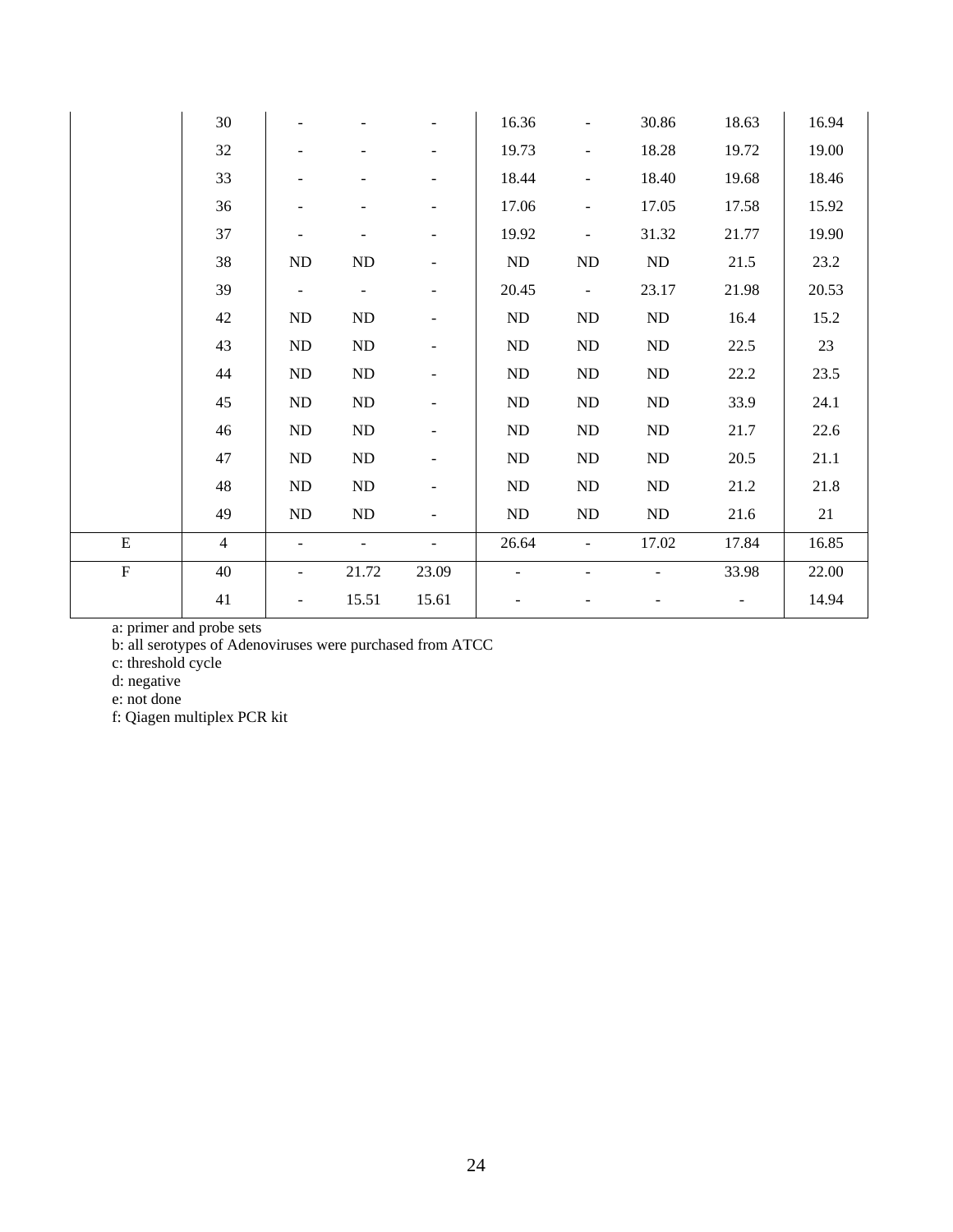| Serotype | Titer by          | DNA titer by          | DNA titer by  |
|----------|-------------------|-----------------------|---------------|
|          | culture           | $AF$ -mix             | $BCE$ - $mix$ |
| 9        | $1x10^5$          | $4.24 \times 10^{10}$ | <b>Neg</b>    |
| 38       | $1x10^4$          | Neg                   | $4.1x10^{8}$  |
| 42       | $1x10^5$          | Neg                   | $6.6x10^{9}$  |
| 43       | $1x10^3$          | Neg                   | $1.3x10^{9}$  |
| 44       | $1x10^6$          | Neg                   | $3.4x10^{9}$  |
| 45       | 1x10 <sup>5</sup> | Neg                   | $4.7x10^7$    |
| 46       | $1x10^5$          | Neg                   | $7.7x10^{8}$  |
| 47       | $1x10^4$          | Neg                   | $8.2x10^{8}$  |
| 48       | $1x10^5$          | Neg                   | $7.5x10^{8}$  |
| 49       | $1x10^5$          | Neg                   | $9.3x10^{8}$  |

Table 3. Comparison of viral titers in HL cell culture and viral DNA titers by PCR reaction Among Group D Adenoviruses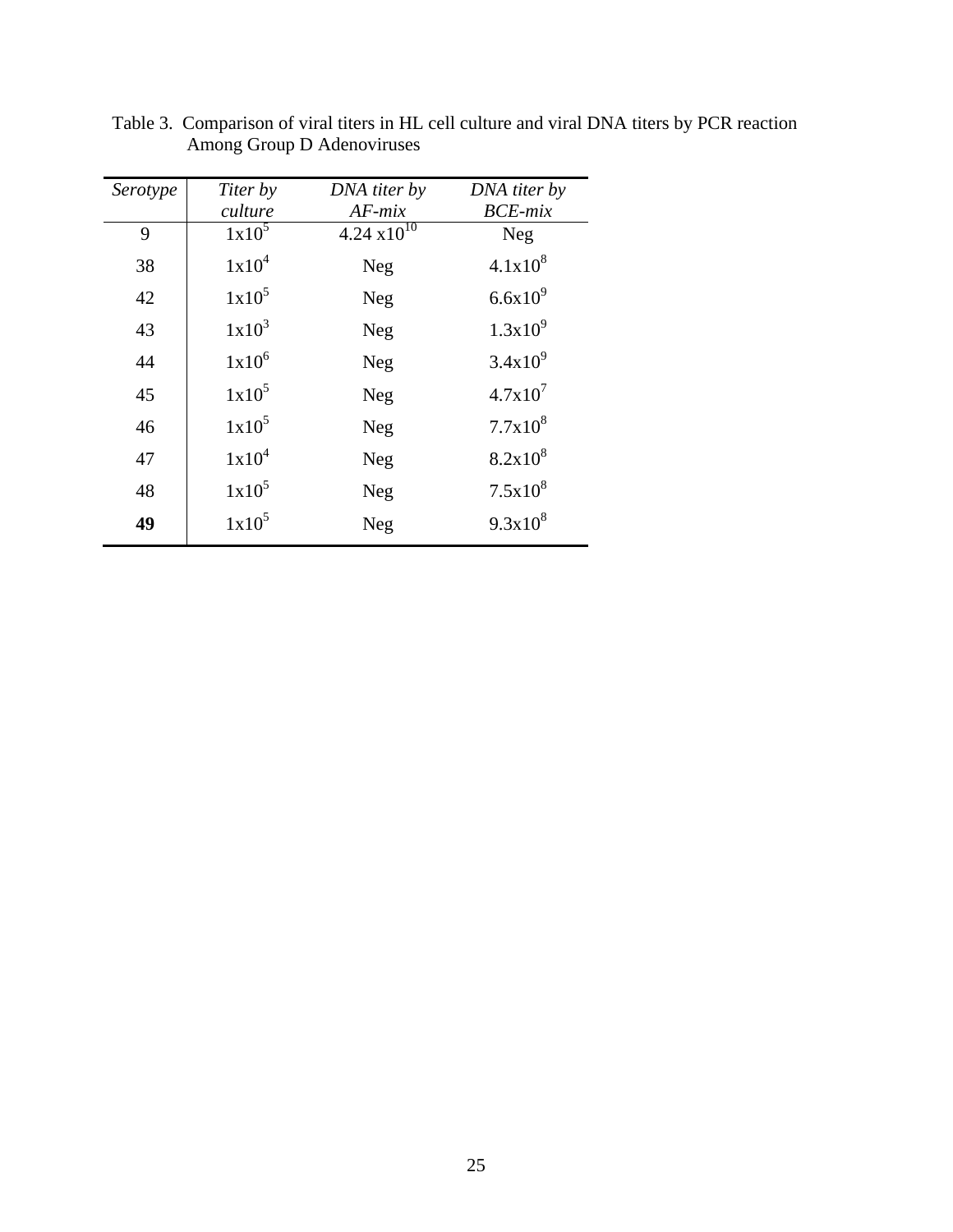Table 4. Detection of Adenoviruses by multiplexing PCR in clinical isolates .

Part A: Tissue culture isolates from HSCT patients 1981-1987

Part B: Consecutive clinical samples to University of Washington Virology Laboratory between January 1, 2003 and March 31, 2003

| Part A. Detection of AdV isolates in HSCT 1981-1987 |                             |                              |                                               |  |  |  |
|-----------------------------------------------------|-----------------------------|------------------------------|-----------------------------------------------|--|--|--|
|                                                     | Number of<br>samples tested | Number samples<br>AF mixture | Number samples positive<br><b>BEC</b> mixture |  |  |  |
| Total                                               | 84                          |                              | 75                                            |  |  |  |

| Part B. Detection of AdV in consecutive clinical samples |
|----------------------------------------------------------|

|                             |                          | PCR results          |                            |  |  |
|-----------------------------|--------------------------|----------------------|----------------------------|--|--|
| Clinical samples            | Number of                | Number samples       | Number samples positive by |  |  |
| positive either by          | samples tested           | positive by AdV type | AdV types                  |  |  |
| culture or dFA <sup>a</sup> |                          | AF mixture           | <b>BEC</b> mixture         |  |  |
| None                        | 5                        | 0                    | $\theta$                   |  |  |
| <b>RSV</b>                  | 24                       | $\theta$             | 1 <sup>b</sup>             |  |  |
| FluA                        | 2                        | $\theta$             | 0                          |  |  |
| FluB                        | $\overline{\mathcal{L}}$ | 0                    | 0                          |  |  |
| <b>HSV</b>                  | 2                        | $\theta$             | 0                          |  |  |
| <b>VZV</b>                  | 1                        | $\theta$             | 0                          |  |  |
| <b>CMV</b>                  |                          | $\theta$             | $1^{\circ}$                |  |  |
| Para 2                      |                          | 0                    | 0                          |  |  |
| Adeno                       | 11                       | 0                    | 11                         |  |  |
| Adeno+RSV                   |                          | 0                    |                            |  |  |

a Direct fluorescent antibody assay.

b Neither adenoviral culture or dFA was done on this sample.

<sup>c</sup> Sigmoid biopsy sample is weakly positive with BEC AdV PCR. The titer is about 1 copy/reaction. Neither adenoviral culture or dFA was done on this sample.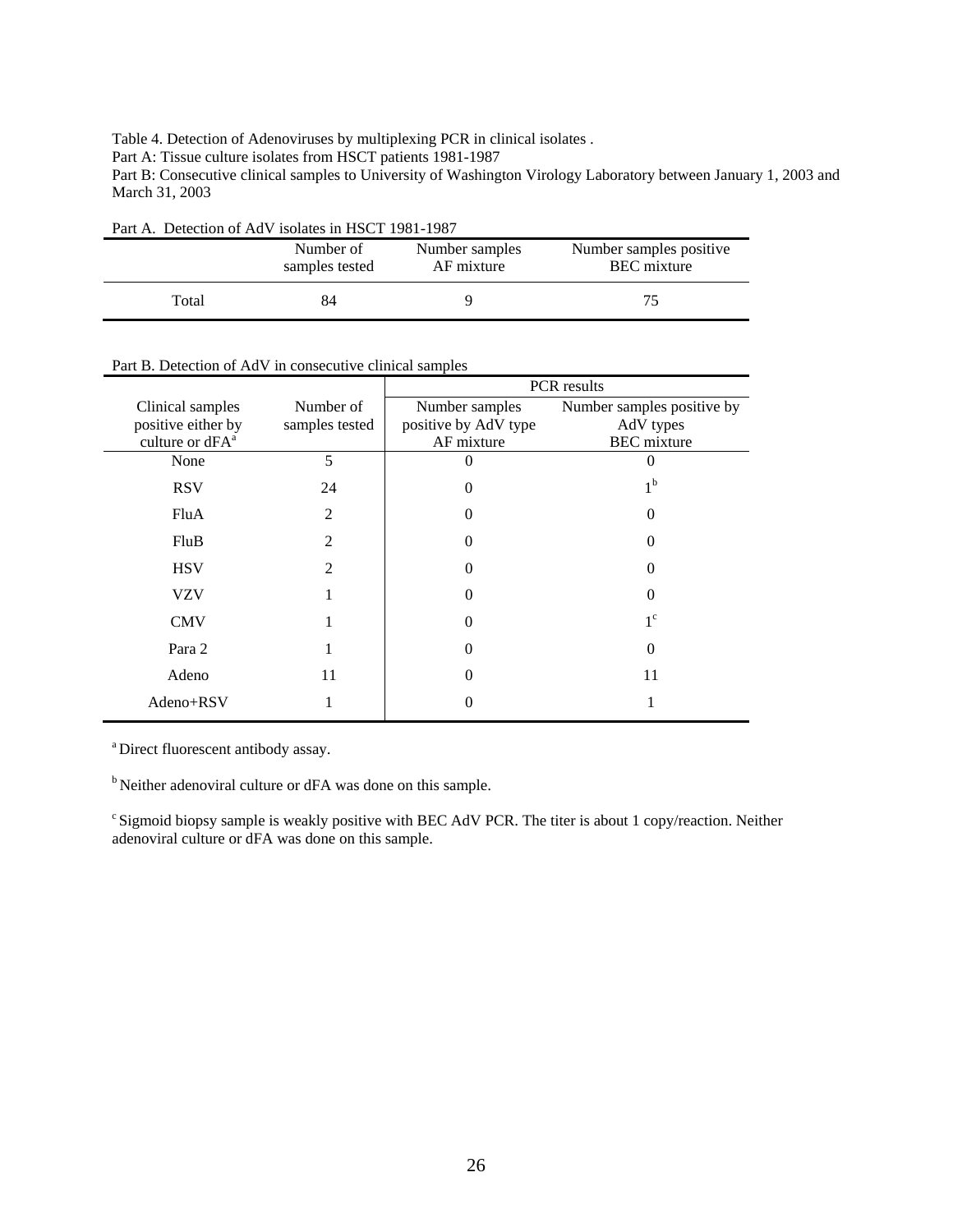



A. Ct for adenovirus types A and F B. Ct for adenovirus types B, C & E assay.